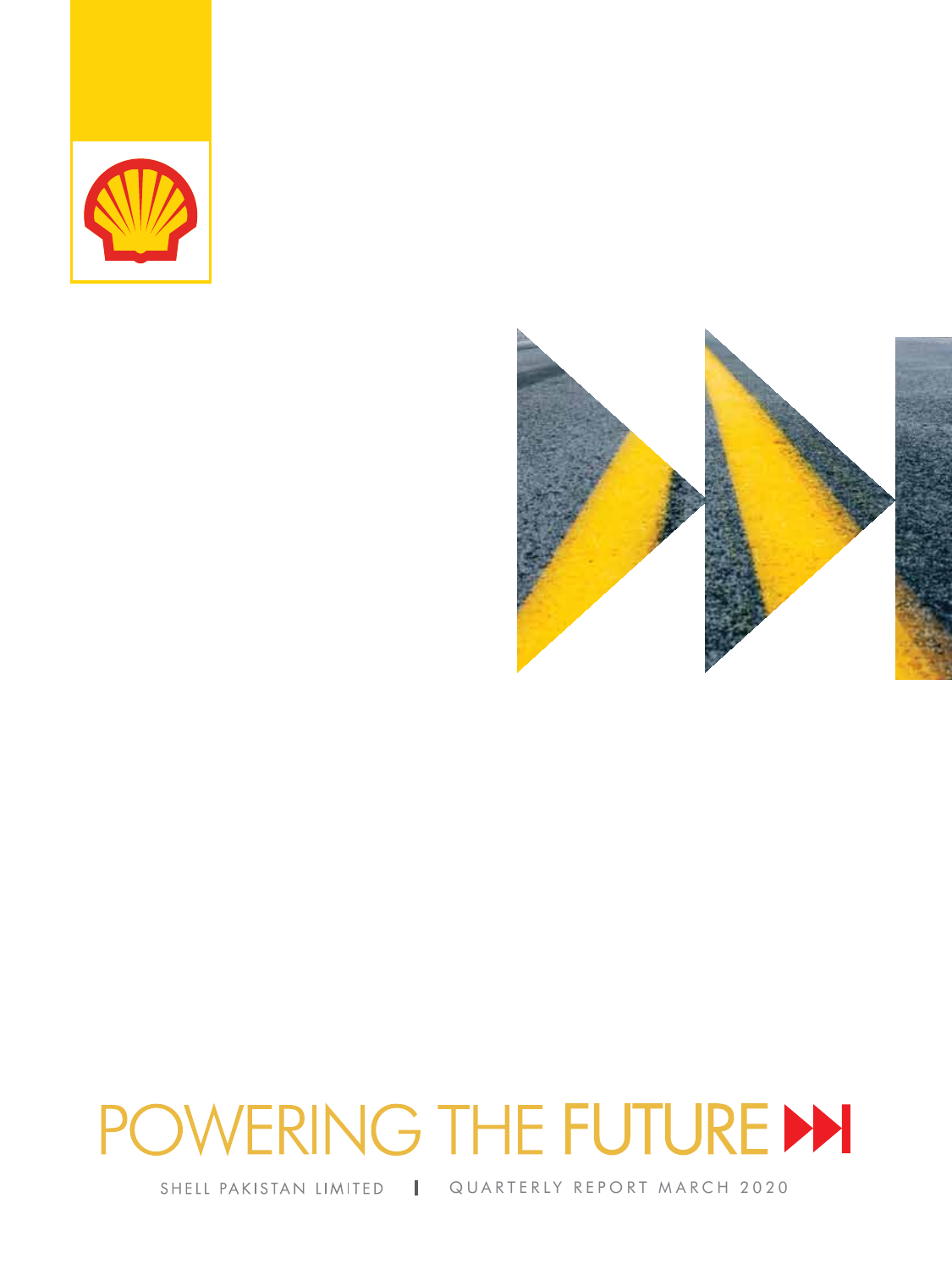## COMPANY INFORMATION

## BOARD OF DIRECTORS Rafi H. Basheer (Chairperson)

Haroon Rashid Parvez Ghias Nasser N.S. Jaffer Madiha Khalid Naz Khan Klaas Mantel John King Chong Lo Waqar Siddiqui Badaruddin F. Vellani Faisal Waheed

## CHIEF EXECUTIVE Haroon Rashid

## AUDIT COMMITTEE Naz Khan (Chairperson)

## HUMAN RESOURCE AND REMUNERATION COMMITTEE

Parvez Ghias (Chairperson) Klaas Mantel Haroon Rashid

COMPANY SECRETARY Lalarukh Hussain – Shaikh

Rafi H. Basheer Badaruddin F. Vellani

REGISTERED OFFICE Shell House 6, Ch. Khaliquzzaman Road Karachi–75530 Pakistan

AUDITORS EY Ford Rhodes

REGISTRAR & SHARE REGISTRATION OFFICE

LEGAL ADVISORS Vellani & Vellani Advocates & Solicitors

> FAMCO Associates (Pvt) Ltd. 8-F, next to Hotel Faran, Nursery Block-6, P.E.C.H.S. Shahra-e-Faisal Karachi-75400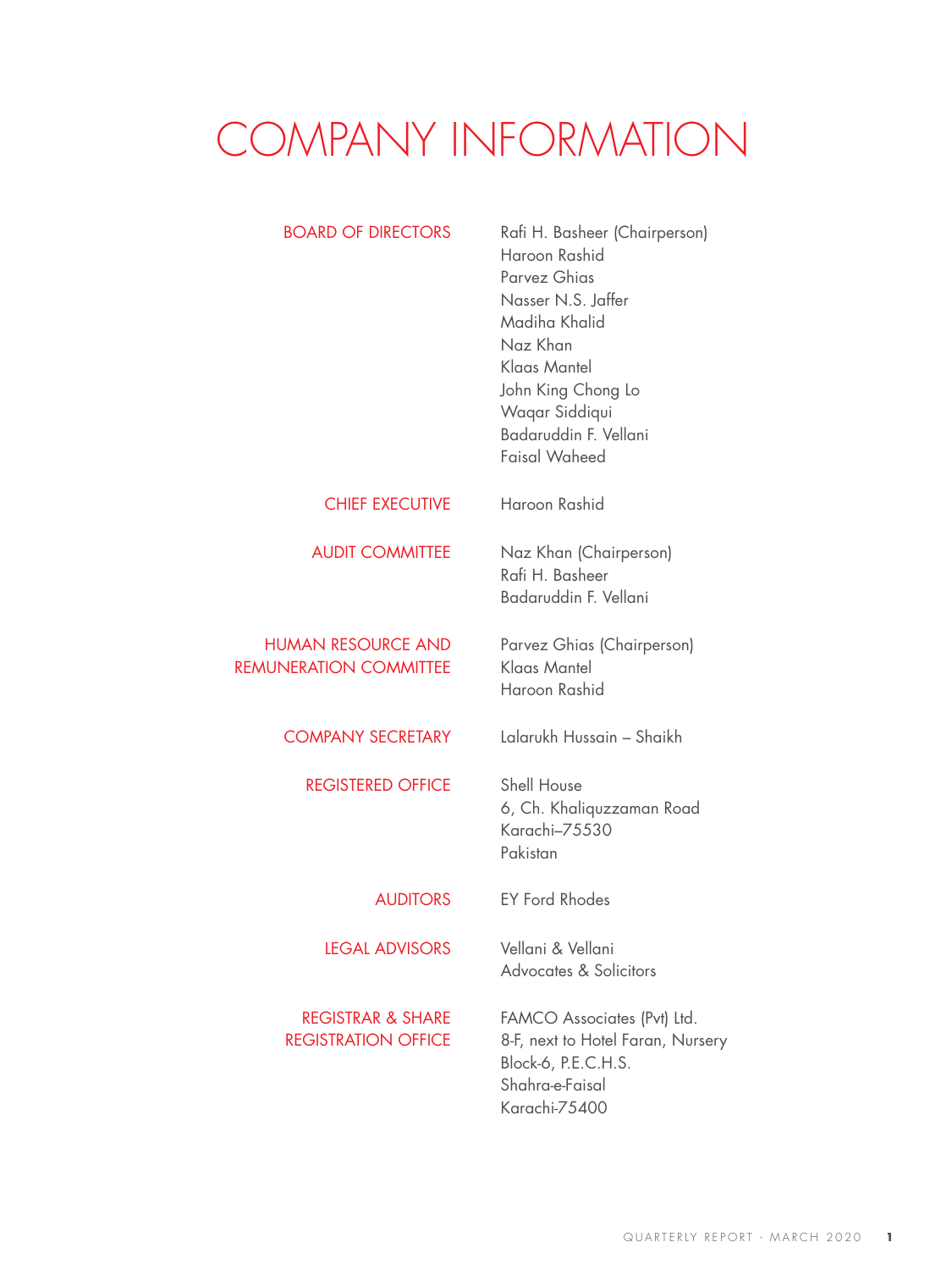## DIRECTOR'S REPORT **FOR THE QUARTER ENDED MARCH 31, 2020**

## **Dear Shareholders,**

The Directors of your Company present the unaudited condensed interim financial statements for the quarter ended March 31, 2020.

This quarter has been greatly affected by the impact of the unprecedented coronavirus pandemic. The pandemic led to a global economic downturn resulting in crude oil prices sharply declining from \$66/barrel in January 2020 to only \$22/barrel in March 2020, decreasing by more than 60 per cent, primarily owing to the plunge in the global demand for oil, resulting from many countries observing lockdown measures to curtail the spread of the virus. The oil industry felt the impact of this volatility in the oil prices, which also effected your Company. Shell Pakistan Limited maintains stocks of products in line with the regulatory requirements; this sharp decrease in the oil prices resulted in exceptionally high inventory losses of approximately Rs 2,427 million during the first quarter of 2020, which in turn has significantly impacted our financial performance during this period.

The oil industry also felt the impact of the declining fuels market in Pakistan owing to the nationwide lockdown measures enforced by the Government including countrywide closure of non-essential businesses, factories and public transport. Consequently, the OMCs in Pakistan experienced a reduction in oil sales as Pakistan's Motor Gasoline volumes fell by 10% while High Speed Diesel volumes fell by 29% compared to same quarter last year. This declining trend in volumes also affected your Company and had a significant impact on its financial performance during the first quarter 2020.

Shell Pakistan Limited was also affected by the continued devaluation of the Pakistan Rupee, which devalued against the US dollar by a further 7%. Being part of an import dependent industry where a large percentage of our costs are denominated in foreign currency, this devaluation had an impact on our cost base and, consequently our financial performance. The profit / loss for the quarter ended March 31, 2020, after providing for administrative, marketing and distribution expenses, financial and other charges, was as follows:

|                                               | <b>Rupees in Million</b> |
|-----------------------------------------------|--------------------------|
| <b>Loss before taxation</b>                   | (4.096)                  |
| Taxation                                      | 12361                    |
| Net Loss for the quarter ended March 31, 2020 | ,4,332'                  |
|                                               |                          |
|                                               | <b>Rupees</b>            |
| Loss per share - basic and diluted            | 140.491                  |

Appropriations and movement in reserves have been disclosed in the condensed interim Statement of Changes in Equity on page 9 of these condensed interim financial statements.

Your Company continues to be at the forefront of the industry in Pakistan, in ensuring safe operations across the business. Your Company has continued to advocate for appropriate Transport Safety Standards in Pakistan and has made significant efforts to ensure that Shell Pakistan Limited's fleet is fully compliant with the Oil and Gas Regulatory Authority (OGRA) standards. As a result, Shell Pakistan Limited has made extensive investments towards expansion of its existing best-in-class logistics capabilities which are compliant with OGRA regulations. Your Company also continues its relentless focus on ensuring safety at all its sites by inculcating a culture of safety through ongoing engagements, drills, and workshops with staff, business partners, and industry partners; thereby playing an industry leading role in terms of safety advocacy.

## **Lubricants**

Lubricants continues to deliver value for your Company's overall business. In tough economic times and a declining lubricant market, your Company has managed to deliver exceptional performance in the earlier part of the first quarter 2020 resulting in significant growth in volumes in the premium sector compared to the first quarter last year and increase in premium penetration.

Moreover, during the quarter, Shell Lubricants successfully launched Advance AX Star to penetrate the lower tier Motorcycle Oil market. The Lubricants business has also grown significantly in the Passenger Car Motor Oil (PCMO) sector as compared to last year. On the B2B front, Shell Lubricants has won Diesel Engine oil business with Hutchison Ports, Pakistan Petroleum and KPT.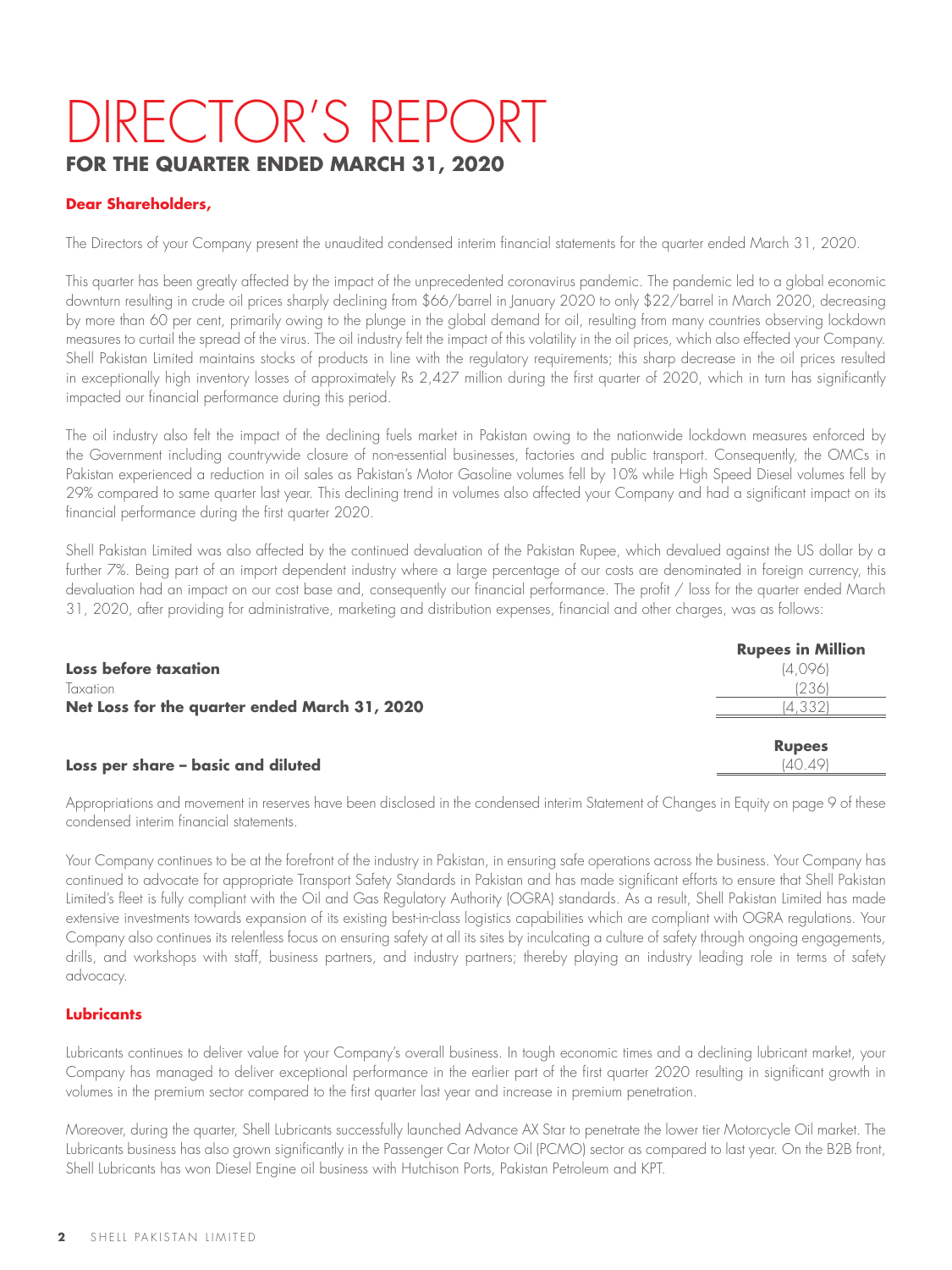The COVID crises and countrywide lockdown has severely impacted business in March, however, the business is determined to recoup volume losses in the coming months when the situation in the country settles.

## **Retail**

Your Company continued to make efforts to focus on making life's journeys better for our customers while growing the network and delivering an unparalleled forecourt experience. We took various initiatives to provide the best-in-class customer value proposition and enhance the overall offerings at the retail forecourt thereby ensuring an outstanding customer experience. Your Company is committed to provide a superior energy offerings in the form of our Performance Fuel, Shell V-Power, and has recently launched our Specialist Motor Oils, Shell Helix POWER and Shell Helix PROTECT, co-engineered with Shell V-Power, to retain power and revitalize engines. Your Company further built on its strong foundation of convenience retailing through new and exciting integrated offers and developing alliance partnerships on key sites. We continue to face substantial exposure in a challenging macro-economic environment due to unprecedented currency depreciation, high inflation and volatility in international crude oil prices, but remain focused on driving key strategic priorities and remaining competitive in the market. As a key lynchpin, sharp focus remains on driving safe Retail operations for the benefit of our retailers and customers.

## **Social Investment**

During this global pandemic, everybody has to play their part diligently. Your Company's efforts have been focused on ensuring the health, safety and well-being of our people, customers and community. To ensure the safety and well-being of our country's youth, Shell Tameer's advanced business acceleration program "Tameer se Takmeel" in collaboration with the School of Leadership, has been postponed. A new date will be communicated on the website www.shell.com.pk. The aim of the program is to help build start-ups around Shell Tameer's focus areas of Energy, Technology innovation, Empowering Women and Social Change. The program was launched in Karachi and Lahore and comprised of a 3-day boot camp followed by a Business Plan Challenge that was to conclude at an investor pitching event to attract funding.

Last year, Pakistani teams participating in Shell Eco-marathon 2020 were provided an opportunity to pitch their ideas and strategies to the judging panel for sponsorship by your Company. Shell Eco-marathon is a unique global programme, for science, technology, engineering and maths students to design and build ultra-energy-efficient cars, and then take them out on the track in competition. This quarter the results of the pitch were announced and the top 3 teams, Ghulam Ishaq Khan Institute of Engineering Sciences and Technology (GIKI), National University of Sciences & Technology (NUST) and National University of Sciences and Technology – Pakistan Navy Engineering College (NUST PNEC) received PKR 650,000 each to invest in their vehicles. SEM Asia 2020 has now been postponed, giving our student teams sufficient time to design winning cars for the next race.

## **Receivables, financing costs & taxation**

The finances of your Company continue to be affected by the heavy burden resulting from overdue receivables from the Government of Pakistan. The Company continues to incur financing costs on bank borrowing required to fund these receivables. However, we appreciate the State Bank of Pakistan's initiative to reduce the interest rates to ease the impact on businesses (the monetary policy announced at the end of March 2020 reduced the policy rate by 225 bps to 11%). As at March 31, 2020, total outstanding receivables stands at Rs. 5,331 million. Your Company's management continues its efforts to proactively and regularly engage with relevant Government authorities for the recovery of receivables, to drive for efficient business, and to ensure our ability to continue to invest in growth opportunities in Pakistan.

The Government of Pakistan, through the Finance Act 2019, increased the minimum tax rate applicable to Oil Marketing Companies by 0.25%. Due to the minimum tax regime, your Company pays Corporate Tax irrespective of the level of profits earned in the period, which unfairly erodes its operating profit with no increase in the regulated margins. This minimum tax on turnover mechanism is punitive in nature for our industry and results in our effective tax rate being well in excess of the standard 29% corporate rate of income tax. We continue our discussions with tax authorities to bring the oil and gas sector in line with allowances and lower rates that are extended to other similarly regulated sectors in Pakistan. We are hopeful for a change in the taxation regime and look forward to early action by the authorities to resolve this major issue.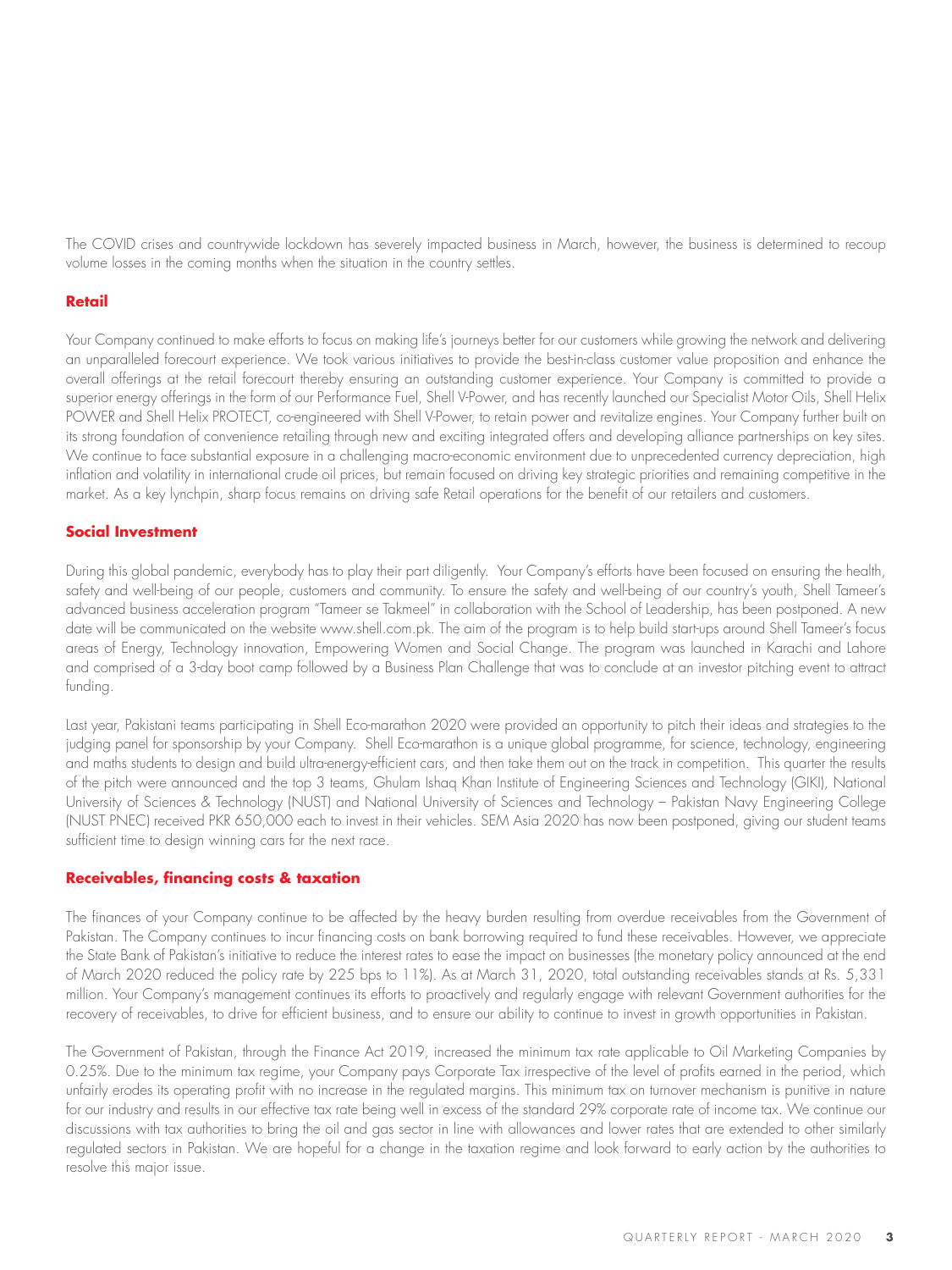## **Going forward**

The management remains committed to maintaining a sharp focus on improving the financial performance of your Company, with a baseline of driving towards attaining Goal Zero in its safety performance.

The Company does face challenges ahead, not least arising from currency devaluation, oil price volatility, local economic uncertainty and continued delays in recovery of receivables from the Government as well as changing market, regulatory and competitive dynamics.

Your Board and the Company's management will continue to actively work to minimizing the impact of the current challenges and capture all opportunities to ensure the company is well placed to provide a return and to play a key role in developing Pakistan's energy future.

The Directors confirm that:

1. The Board constitutes of 11 members, including the Chief Executive, who is a deemed director. The Board composition as at March 31, 2020 is as follows:

### **Female Members:**

- 1. Ms. Naz Khan
- 2. Ms. Madiha Khalid

#### **Male Members:**

- 1. Mr. Rafi H. Basheer
- 2. Mr. John Lo
- 3. Mr. Parvez Ghias
- 4. Mr. Waqar Siddiqui
- 5. Mr. Haroon Rashid
- 6. Mr. Nasser N. S. Jaffer
- 7. Mr. Klaas Mantel
- 8. Mr. Badaruddin F. Vellani
- 9. Mr. Faisal Waheed

### **Independent Directors:**

- 1. Mr. Parvez Ghias
- 2. Ms. Naz Khan

## **Non-Executive Directors:**

- 1. Mr. Rafi H. Basheer
- 2. Mr. Waqar Siddiqui
- 3. Mr. Nasser N. S. Jaffer
- 4. Mr. Klaas Mantel
- 5. Mr. Badaruddin F. Vellani
- 6. Mr. John Lo

#### **Executive Directors:**

- 1 Mr. Haroon Rashid
- 2. Ms. Madiha Khalid
- 3. Mr. Faisal Waheed
- 2. A casual vacancy occurred during the period upon the sad demise of Mr. Farrokh Captain. The casual vacancy was filled by the Board within the prescribed period; and Mr. John Lo was co-opted as a director of the Company.
- 3. The Board has formed committees comprising of members given below:

- 
- b. Mr. Badaruddin F. Vellani **b. Mr. Haroon Rashid**
- c. Mr. Rafi H. Basheer c. Mr. Klaas Mantel

### **A. Audit Committee B. Human Resource & Remuneration Committee**

- a. Ms. Naz Khan (Chairperson) a. Mr. Parvez Ghias (Chairperson)
	-
	-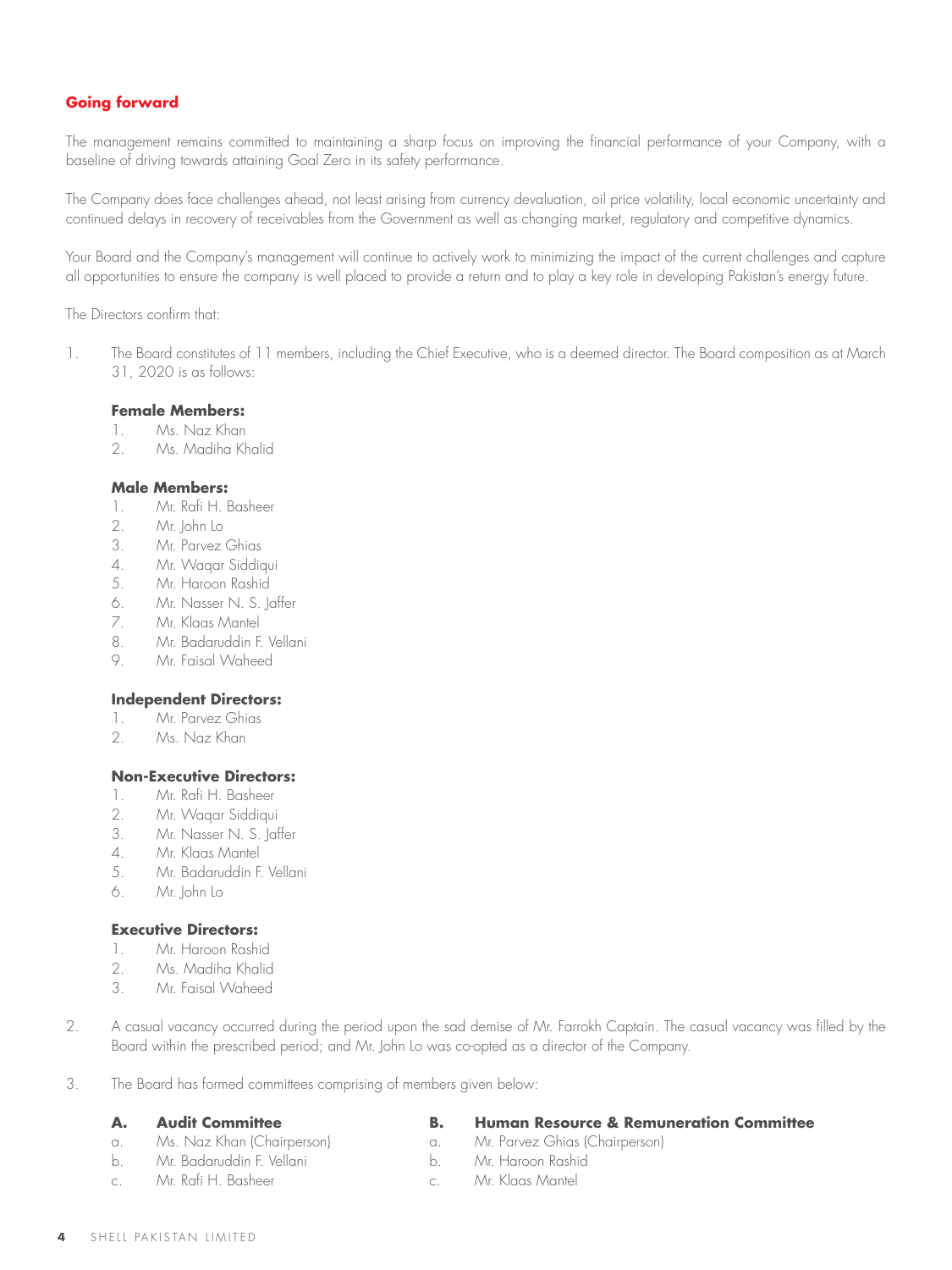- 4. The condensed interim financial statements, prepared by the management of the Company, present its state of affairs fairly, the result of its operations, cash flows and changes in equity.
- 5. Proper books of account of the Company have been maintained.
- 6. Appropriate accounting policies have been consistently applied in preparation of these financial statements. Accounting estimates are based on reasonable and prudent judgment.
- 7. International Financial Reporting Standards, as applicable in Pakistan for interim reporting, have been followed in preparation of these condensed interim financial statements and departures, if any, have been adequately disclosed.
- 8. The system of internal control is sound in design and has been effectively implemented and monitored.
- 9. There are no significant doubts upon the Company's ability to continue as a going concern.
- 10. There has been no departure from the best practices of Code of Corporate Governance, as detailed in the listing regulations.
- 11. The Board and Audit Committee met once during the quarter.
- 12. A reasonable indication of the principle risks and uncertainties as well as the future prospects is discussed in the aforesaid paragraphs.
- 13. The non-executive/independent directors, other than those occupying executive positions in other Shell Group Companies are paid a fee to attend meetings of the board and its committees.
- 14. A formal self-evaluation of the Board and its committees' performance was carried out for the year 2019, facilitated by KPMG Taseer Hadi & Co. – Chartered Accountants.
- 15. Mr. Rafi H. Basheer, Mr. Parvez Ghias, Mr. Nasser N.S. Jaffer, Ms. Naz Khan, Mr. Badaruddin F. Vellani, Mr. Haroon Rashid and Mr. Faisal Waheed have already obtained directors' training certification from the Pakistan Institute of Corporate Governance (PICG). The Company shall continue to comply with the requirements of the Code of Corporate Governance 2019 to ensure that the required number of directors are duly certified.
- 16. The Company is a subsidiary of Shell Petroleum Company Limited, London (immediate holding Company) which is a subsidiary of Royal Dutch Shell Plc. (ultimate holding Company) incorporated in the United Kingdom.
- 17. The figures in the condensed interim financial statements for the quarter ended March 31, 2020 and March 31, 2019 are unaudited.
- 18. The Board, on the recommendation of the Board Audit Committee, recommended M/S EY Ford Rhodes to be retained as external auditors of the Company for the year ended December 31, 2020.
- 19. Details of trades in shares of the Company by Directors, CEO, CFO, Company Secretary, Head of Internal Audit, other employees and their spouses and minor children are reported on page 19.

We thank our shareholders, customers, staff and all other stakeholders for their dedication, sustained support and trust in the Company as we continue our journey in becoming the number one oil marketing company in Pakistan.

On behalf of the Board of Directors

**Rafi H. Basheer Haroon Rashid**

Chairperson Chief Executive

Karachi: May 20, 2020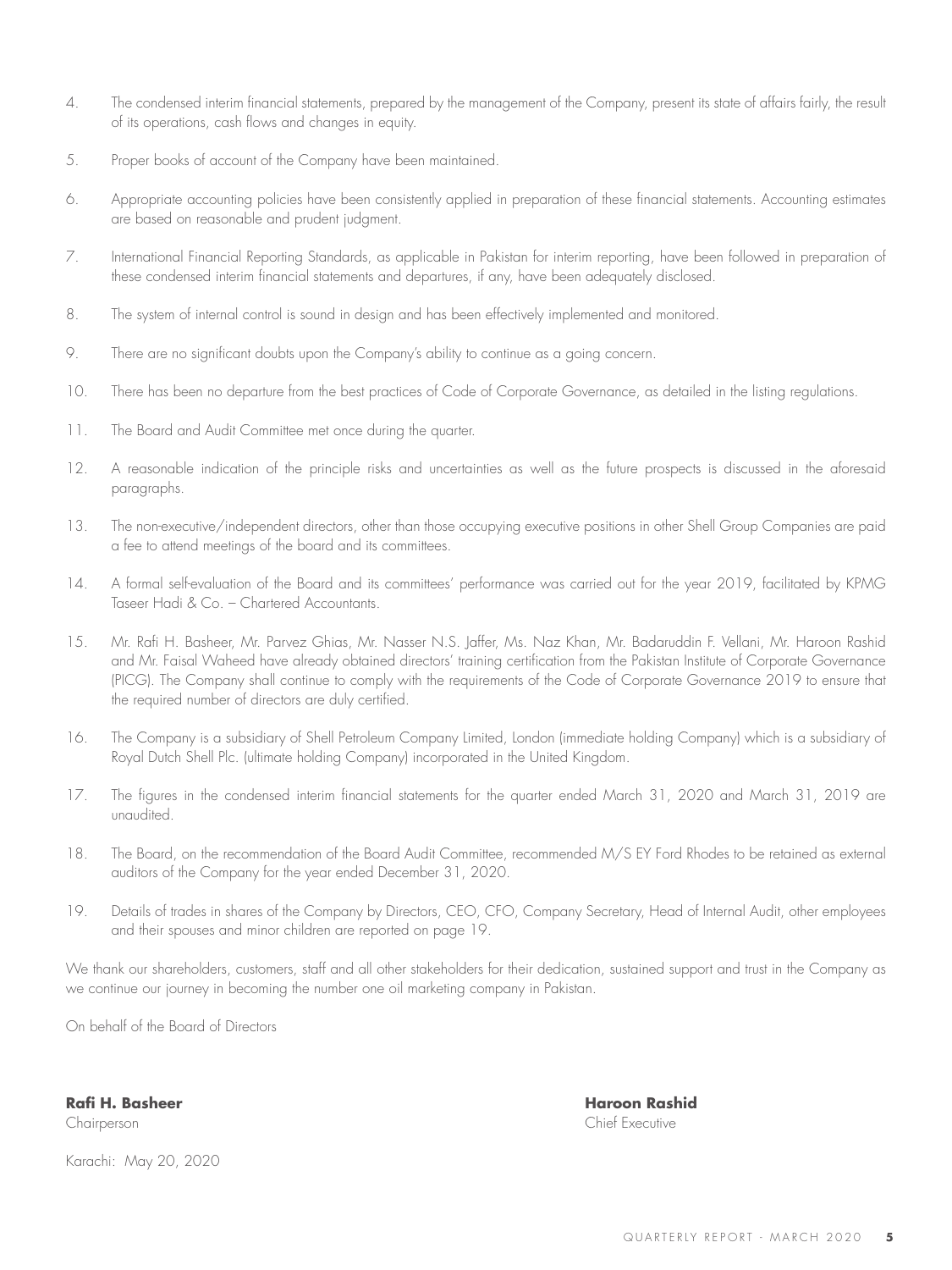## CONDENSED INTERIM STATEMENT OF FINANCIAL POSITION **AS AT MARCH 31, 2020**

|                                                                                                                                                                                                                           |                             | <b>Unaudited</b><br>March 31,<br>2020                                                 | <b>Audited</b><br>December 31,<br>2019                                                |
|---------------------------------------------------------------------------------------------------------------------------------------------------------------------------------------------------------------------------|-----------------------------|---------------------------------------------------------------------------------------|---------------------------------------------------------------------------------------|
|                                                                                                                                                                                                                           | <b>Note</b>                 |                                                                                       | ---------------- (Rupees '000) -----------------                                      |
| <b>ASSETS</b><br><b>Non-Current Assets</b>                                                                                                                                                                                |                             |                                                                                       |                                                                                       |
| Property, plant and equipment<br>Right-of-use assets<br>Intangible asset<br>Long-term investments<br>Long-term loans<br>Long-term deposits and prepayments<br>Deferred taxation - net                                     | 5<br>6<br>7<br>8<br>$\circ$ | 13,453,018<br>4,821,561<br>10,769<br>4,879,480<br>78,021<br>219,820<br>453,252        | 13,176,996<br>4,861,724<br>11,557<br>4,631,252<br>33,585<br>159,759<br>425,467        |
| <b>Current Assets</b>                                                                                                                                                                                                     |                             | 23,915,921                                                                            | 23,300,340                                                                            |
| Stock-in-trade<br>Trade debts<br>Loans and advances<br>Short-term prepayments<br>Other receivables<br>Cash and bank balances                                                                                              | 10<br>$\lceil \rceil$<br>12 | 16,626,438<br>3,751,602<br>102,704<br>598,226<br>8,412,704<br>2,591,083<br>32,082,757 | 17,413,439<br>4,544,062<br>131,099<br>544,129<br>7,922,392<br>2,319,546<br>32,874,667 |
| <b>TOTAL ASSETS</b>                                                                                                                                                                                                       |                             | 55,998,678                                                                            | 56,175,007                                                                            |
| <b>EQUITY AND LIABILITIES</b><br><b>Equity</b><br>Share capital<br>Share premium<br>General reserves<br>Unappropriated (loss)/profit<br>Remeasurement of post-employment benefits - actuarial loss<br><b>Total equity</b> |                             | 1,070,125<br>1,503,803<br>207,002<br>(2,337,186)<br>(485, 073)<br>(41, 329)           | 1,070,125<br>1,503,803<br>207,002<br>1,995,276<br>(485, 073)<br>4,291,133             |
| <b>Liabilities</b>                                                                                                                                                                                                        |                             |                                                                                       |                                                                                       |
| <b>Non-Current Liabilities</b><br>Asset retirement obligation<br>Long-term lease liabilities<br>Long-term borrowing<br>Provision for post-retirement medical benefits                                                     | 13                          | 140,378<br>3,690,909<br>600,000<br>173,067                                            | 138,322<br>3,718,614<br>173,067                                                       |
| <b>Current Liabilities</b>                                                                                                                                                                                                |                             | 4,604,354                                                                             | 4,030,003                                                                             |
| Trade and other payables<br>Unclaimed dividend<br>Unpaid dividend<br>Accrued mark-up<br>Short term borrowings<br>Taxation - net<br>Current portion of long-term lease liabilities                                         | 14                          | 38,359,122<br>164,316<br>153,615<br>17,302<br>11,563,530<br>667,374<br>510,394        | 38,401,649<br>165,094<br>154,623<br>11,747<br>8,154,343<br>559,652<br>406,763         |
| <b>Contingencies and commitments</b>                                                                                                                                                                                      | 15                          | 51,435,653                                                                            | 47,853,871                                                                            |
|                                                                                                                                                                                                                           |                             |                                                                                       |                                                                                       |
| <b>TOTAL EQUITY AND LIABILITIES</b>                                                                                                                                                                                       |                             | 55,998,678                                                                            | 56,175,007                                                                            |

The annexed notes 1 to 25 form an integral part of these condensed interim financial statements.

**Faisal Waheed**

Chief Financial Officer

**Haroon Rashid** Chief Executive

**Naz Khan** Director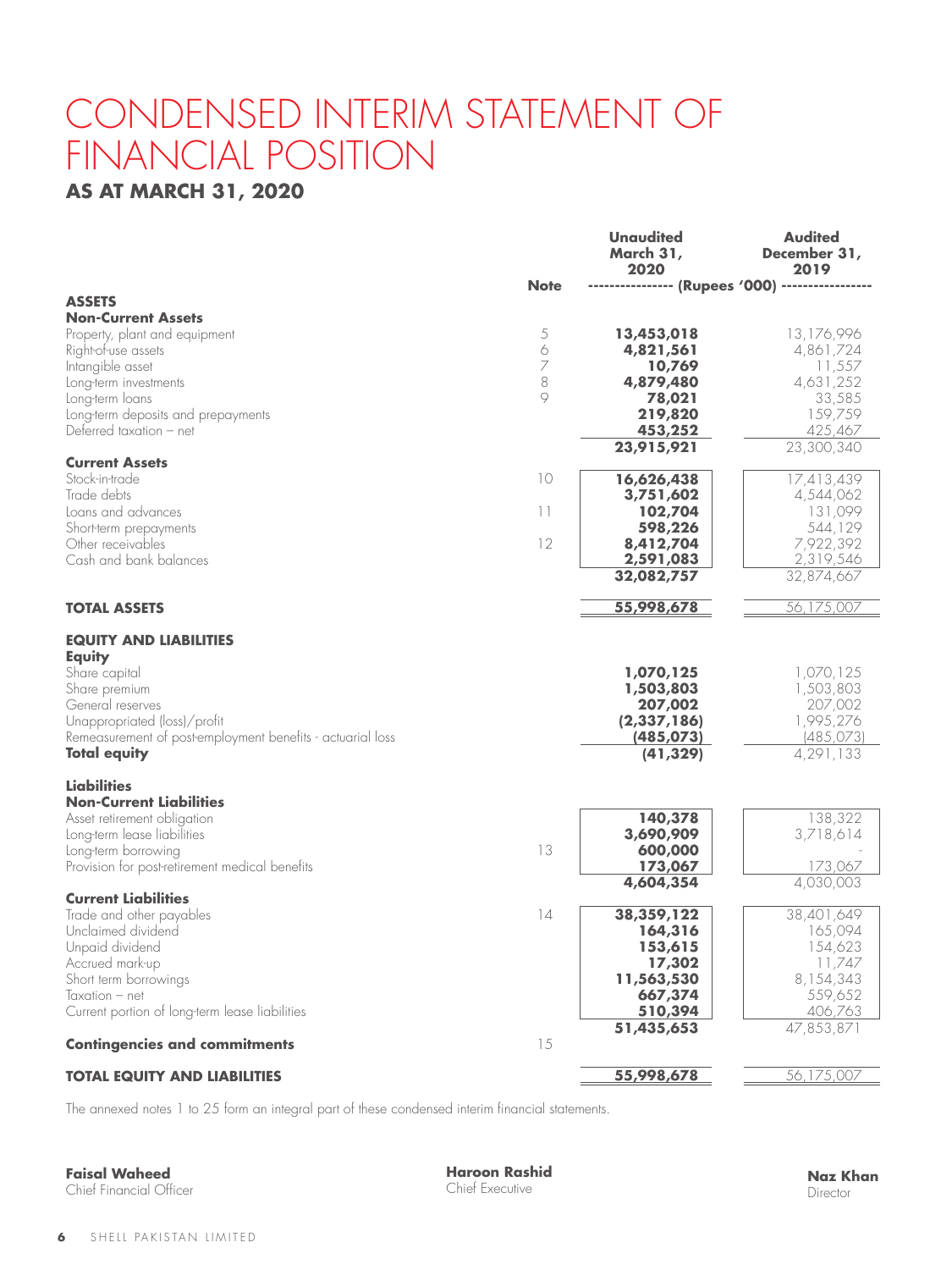## CONDENSED INTERIM STATEMENT OF PROFIT OR LOSS AND OTHER COMPREHENSIVE INCOME (UNAUDITED)

## **FOR THE QUARTER ENDED MARCH 31, 2020**

|                                                    |             | <b>Quarter ended</b>              |                   |  |
|----------------------------------------------------|-------------|-----------------------------------|-------------------|--|
|                                                    |             | March 31,<br>2020                 | March 31,<br>2019 |  |
|                                                    | <b>Note</b> | -------- Rupees in 000's -------- |                   |  |
| Sales                                              |             | 49,309,716                        | 53,283,294        |  |
| Other revenue                                      |             | 104,724                           | 236,835           |  |
|                                                    |             | 49,414,440                        | 53,520,129        |  |
| Sales tax                                          |             | (7,504,663)                       | [7,939,819]       |  |
| Net revenue                                        |             | 41,909,777                        | 45,580,310        |  |
| Cost of products sold                              |             | (41, 163, 967)                    | (42, 460, 043)    |  |
| <b>Gross profit</b>                                |             | 745,810                           | 3,120,267         |  |
| Distribution and marketing expenses                |             | (1,747,045)                       | (1,606,267)       |  |
| Administrative expenses                            |             | (1, 315, 789)                     | (764, 246)        |  |
|                                                    |             | (2, 317, 024)                     | 749,754           |  |
| Other expenses                                     | 16          | (1,667,284)                       | (400,000)         |  |
|                                                    |             | (3,984,308)                       | 349,754           |  |
| Other income                                       |             | 72,784                            | 279,818           |  |
| <b>Operating (loss) / profit</b>                   |             | (3, 911, 524)                     | 629,572           |  |
| Finance costs                                      | 17          | (432, 451)                        | (330, 508)        |  |
|                                                    |             | (4, 343, 975)                     | 299,064           |  |
| Share of profit of associate - net of tax          | 8           | 248,228                           | 215,496           |  |
| (Loss) / Profit before taxation                    |             | (4,095,747)                       | 514,560           |  |
| Taxation                                           | 18          | (236, 715)                        | (257,666)         |  |
| Net (loss) / profit for the period                 |             | (4, 332, 462)                     | 256,894           |  |
| Other comprehensive income                         |             |                                   |                   |  |
| Total comprehensive (loss) / profit for the period |             | (4, 332, 462)                     | 256,894           |  |
|                                                    |             |                                   |                   |  |
| (Loss) / Earnings per share - basic and diluted    |             | (40.49)                           | 2.40              |  |

The annexed notes 1 to 25 form an integral part of these condensed interim financial statements.

**Faisal Waheed** Chief Financial Officer **Haroon Rashid** Chief Executive

**Naz Khan Director**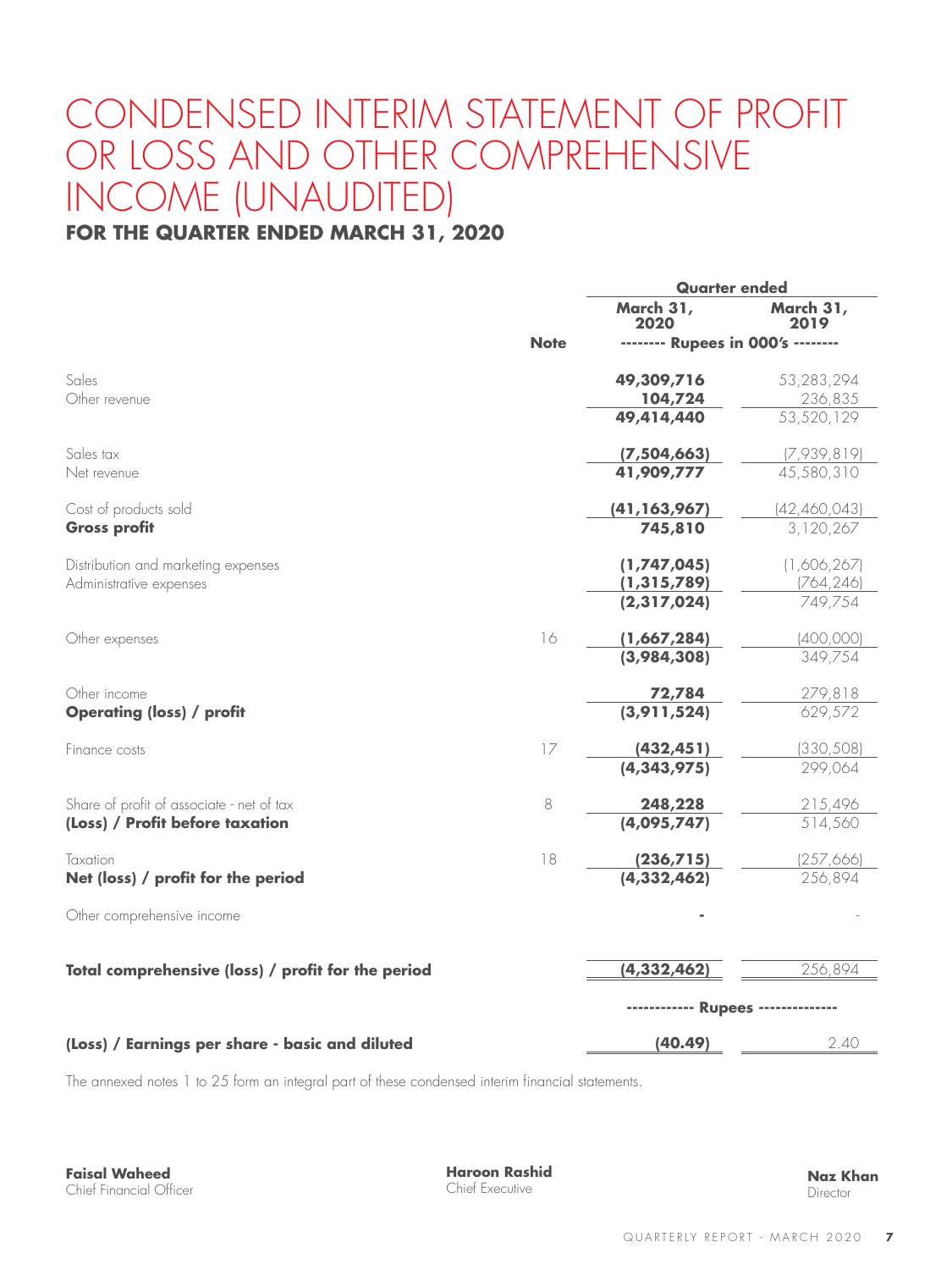## CONDENSED INTERIM STATEMENT OF CASH FLOWS (UNAUDITED)

## **FOR THE QUARTER ENDED MARCH 31, 2020**

|                                                                                                                                                                                                              |             | <b>Quarter ended</b>                                                             |                                                                        |
|--------------------------------------------------------------------------------------------------------------------------------------------------------------------------------------------------------------|-------------|----------------------------------------------------------------------------------|------------------------------------------------------------------------|
|                                                                                                                                                                                                              |             | March 31,<br>2020                                                                | March 31,<br>2019                                                      |
|                                                                                                                                                                                                              | <b>Note</b> | ----------- (Rupees '000) ---------                                              |                                                                        |
| <b>CASH FLOWS FROM OPERATING ACTIVITIES</b>                                                                                                                                                                  |             |                                                                                  |                                                                        |
| Cash generated from / (used in) operations<br>Finance costs paid<br>Income tax paid<br>Long-term loans<br>Long-term deposits and prepayments<br>Net cash (utilized in) / generated from operating activities | 19          | (2,467,426)<br>(282, 637)<br>(156, 778)<br>(44, 436)<br>(60, 061)<br>(3,011,338) | 2,427,336<br>(226, 897)<br>(56,687)<br>3,416<br>(61, 520)<br>2,085,648 |
| <b>CASH FLOWS FROM INVESTING ACTIVITIES</b>                                                                                                                                                                  |             |                                                                                  |                                                                        |
| Fixed capital expenditure<br>Interest received on short-term deposits / saving accounts<br>Net cash utilized in investing activities                                                                         |             | (571, 457)<br>6,246<br>(565, 211)                                                | (513, 018)<br>8,651<br>(504, 367)                                      |
| <b>CASH FLOWS FROM FINANCING ACTIVITIES</b>                                                                                                                                                                  |             |                                                                                  |                                                                        |
| Proceeds from long-term borrowings<br>Lease rentals paid<br>Dividends paid                                                                                                                                   |             | 600,000<br>(159, 315)<br>(1,786)                                                 | (90, 914)                                                              |
| Net cash generated from / (utilized in) financing activities                                                                                                                                                 |             | 438,899                                                                          | (90, 914)                                                              |
| Net (decrease) / increase in cash and cash equivalents                                                                                                                                                       |             | (3, 137, 650)                                                                    | 1,490,367                                                              |
| Cash and cash equivalents at the beginning of the period                                                                                                                                                     |             | (5,834,797)                                                                      | (6,079,565)                                                            |
| Cash and cash equivalents at the end of the period                                                                                                                                                           |             | (8,972,447)                                                                      | (4, 589, 198)                                                          |
| Cash and cash equivalents comprise of:<br>Cash and bank balances<br>Short term borrowings                                                                                                                    |             | 2,591,083<br>(11, 563, 530)                                                      | 3,950,802<br>(8,540,000)                                               |
|                                                                                                                                                                                                              |             | (8,972,447)                                                                      | (4,589,198)                                                            |

The annexed notes 1 to 25 form an integral part of these condensed interim financial statements.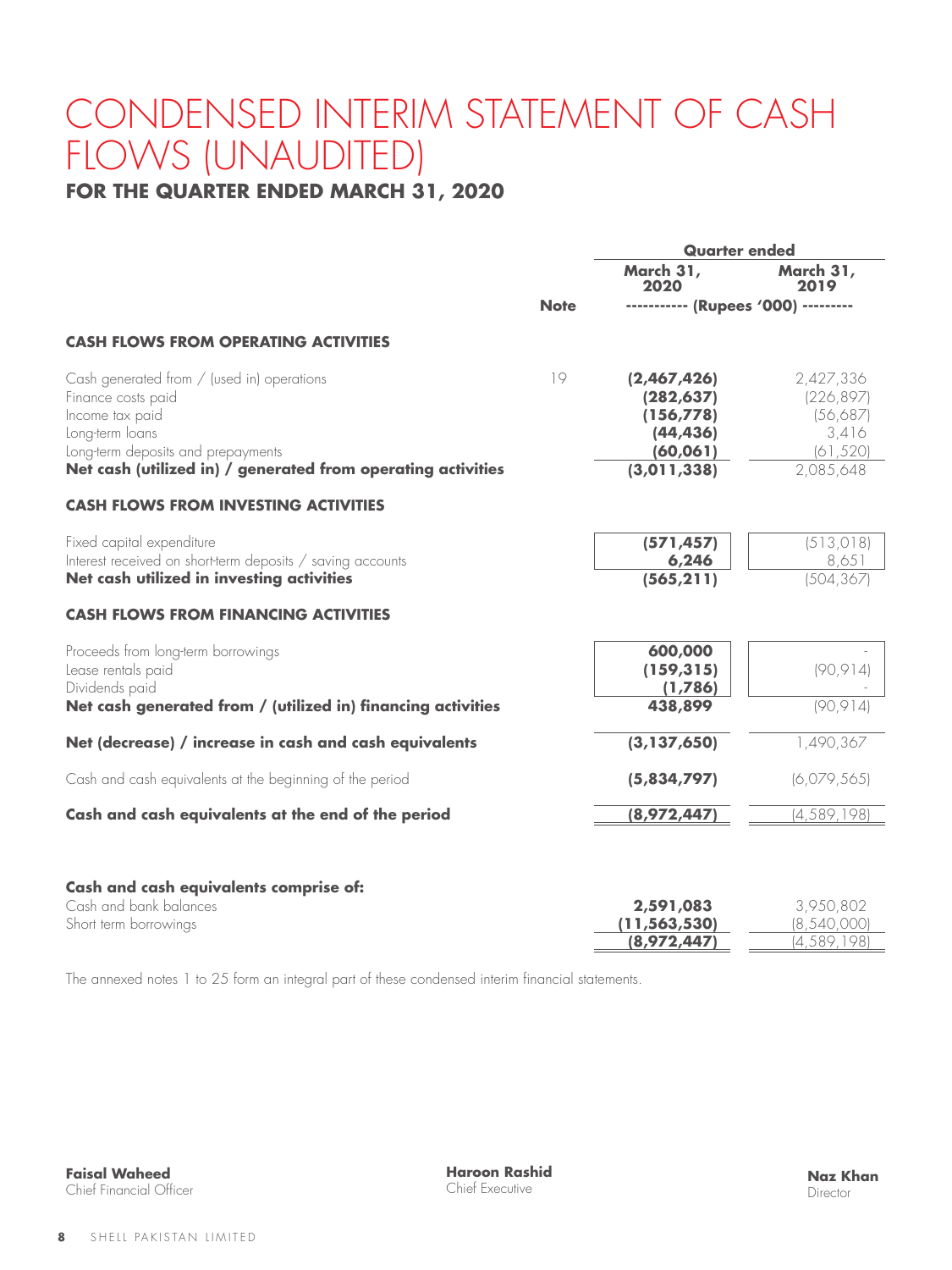## CONDENSED INTERIM STATEMENT OF CHANGES IN EQUITY (UNAUDITED) **FOR THE QUARTER ENDED MARCH 31, 2020**

|                                                                    |                         | Capital<br>reserve      |                           | <b>Revenue reserve</b>                             |                                                                       |                       |
|--------------------------------------------------------------------|-------------------------|-------------------------|---------------------------|----------------------------------------------------|-----------------------------------------------------------------------|-----------------------|
|                                                                    | <b>Share</b><br>capital | <b>Share</b><br>premium | <b>General</b><br>reserve | Unappro-<br>priated<br>$(\text{loss})$ /<br>profit | <b>Actuarial</b><br>loss on<br>post-<br>employment<br><b>benefits</b> | Total                 |
|                                                                    |                         |                         |                           |                                                    |                                                                       |                       |
| <b>Balance as at December 31, 2018 (Audited)</b>                   | 1,070,125               | 1,503,803               | 207,002                   | 4,068,450                                          | (496, 058)                                                            | 6,353,322             |
| Adjustment on initial application of IFRS 9 - net of tax           |                         |                         |                           | (587, 407)                                         |                                                                       | (587, 407)            |
| Balance as at January 01, 2019 (Adjusted)                          | 1,070,125               | 1,503,803               | 207,002                   | 3,481,043                                          | (496, 058)                                                            | 5,765,915             |
| Total comprehensive income for<br>the quarter ended March 31, 2019 |                         |                         |                           | 256,894                                            |                                                                       | 256,894               |
| <b>Balance as at March 31, 2019 (Unaudited)</b>                    | 1,070,125               | 1,503,803               | 207,002                   | 3,737,937                                          | (496, 058)                                                            | 6,022,809             |
| <b>Balance as at December 31, 2019 (Audited)</b>                   | 1.070.125               | 1,503,803               | 207,002                   | 1,995,276                                          |                                                                       | $(485,073)$ 4,291,133 |
| Total comprehensive loss for<br>the quarter ended March 31, 2020   |                         |                         |                           | $ (4,332,462)$                                     |                                                                       | (4, 332, 462)         |
| <b>Balance as at March 31, 2020 (Unaudited)</b>                    | 1,070,125               | 1,503,803               | 207,002                   | (2,337,186)                                        | (485, 073)                                                            | (41, 329)             |

The annexed notes 1 to 25 form an integral part of these condensed interim financial statements.

**Haroon Rashid** Chief Executive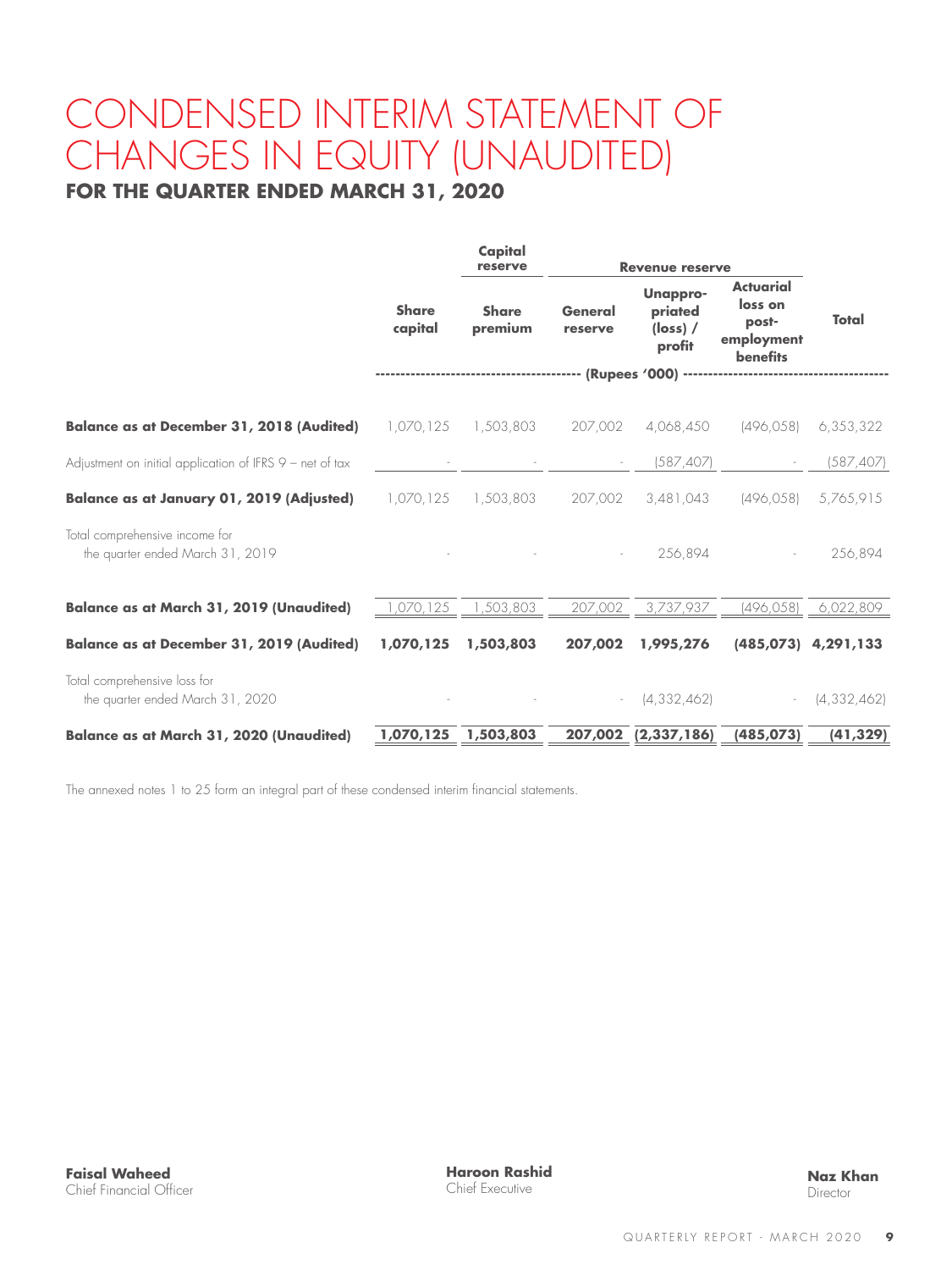## NOTES TO THE CONDENSED INTERIM FINANCIAL STATEMENTS (UNAUDITED)

## **FOR THE QUARTER ENDED MARCH 31, 2020**

## **1. THE COMPANY AND ITS OPERATIONS**

- 1.1 Shell Pakistan Limited (the Company) is a limited liability Company incorporated in Pakistan and is listed on Pakistan Stock Exchange Limited. The Company is a subsidiary of Shell Petroleum Company Limited, United Kingdom (immediate parent) which is a subsidiary of Royal Dutch Shell Plc. (ultimate parent). The registered office of the Company is located at Shell House, 6, Ch. Khaliquzzaman Road, Karachi-75530, Pakistan.
- **1.2** The Company markets petroleum products and compressed natural gas. It also blends and markets various kinds of lubricating oils.

## **2. BASIS OF PREPARATION**

- **2.1** These condensed interim financial statements have been prepared in accordance with the accounting and reporting standards as applicable in Pakistan for interim financial reporting. The accounting and reporting standards as applicable in Pakistan for interim financial reporting comprise of:
	- International Accounting Standard (IAS) 34, Interim Financial Reporting, issued by the International Accounting Standards Board (IASB) as notified under the Companies Act, 2017; and
	- Provisions of and directives issued under the Companies Act, 2017.

Where the provisions of and directives issued under the Companies Act, 2017 differ with the requirements of IAS 34, the provisions of and directives issued under the Companies Act, 2017 have been followed.

These condensed interim financial statements of the Company for the quarter ended March 31, 2020 are unaudited.

- **2.2** These condensed interim financial statements do not include all the information and disclosures as required in the annual financial statements and should be read in conjunction with the Company's annual financial statements for the year ended December 31, 2019.
- **2.3** These condensed interim financial statements are being submitted to the shareholders as required by section 237 of the Companies Act, 2017 and Pakistan Stock Exchange Regulations.

## **3. ACCOUNTING POLICIES**

- **3.1** The accounting policies and the methods of computation used in the preparation of these condensed interim financial statements are the same as those applied in the preparation of the annual audited financial statements for the year ended December 31, 2019.
- **3.2** The Company follows the practice of conducting actuarial valuation annually at the year end. Hence, the impact of remeasurement of post-employment benefit plans has not been incorporated in these condensed interim financial statements.
- **3.3** Taxes on income in the interim periods are accrued using the tax rate that would be applicable to expected total annual profit or loss.

## **4. ACCOUNTING ESTIMATES AND JUDGEMENTS**

- **4.1** The preparation of these condensed interim financial statements is in conformity with the approved accounting standards which requires the use of certain critical accounting estimates. It also requires management to exercise its judgment in the process of applying the Company's accounting policies. Estimates and judgments are continually evaluated and are based on historical experience and other factors, including expectation of future events that are believed to be reasonable under the circumstances. However, actual results may differ from these estimates.
- **4.2** During the preparation of these condensed interim financial statements, the significant judgments made by management in applying the Company's accounting policies and the key sources of estimation uncertainty were the same as those that were applied to the audited annual financial statements for the year ended December 31, 2019, except as disclosed otherwise.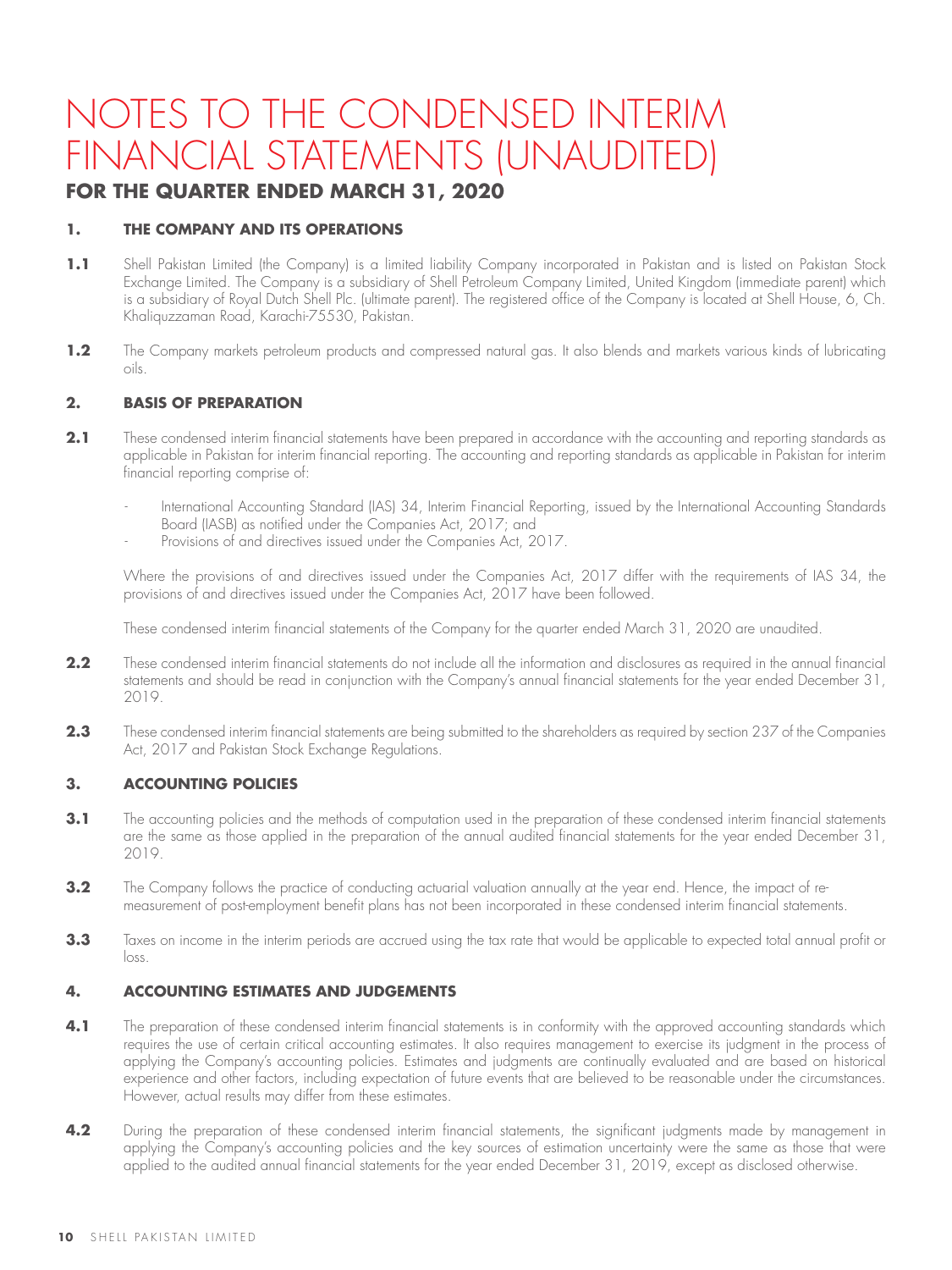| 5. | <b>PROPERTY, PLANT AND EQUIPMENT</b>                             | <b>Note</b> | <b>Unaudited</b><br>March 31,<br>2020<br>-----------(Rupees '000) ----------- | <b>Audited</b><br>December 31,<br>2019 |
|----|------------------------------------------------------------------|-------------|-------------------------------------------------------------------------------|----------------------------------------|
|    | Operating assets - at net book value<br>Provision for impairment | 5.1 & 8.5.2 | 10,555,817<br>(353,987)<br>10,201,830                                         | 10,502,075<br>(355, 392)<br>10,146,683 |
|    | Capital work-in-progress                                         | 5.3         | 3,251,188<br>13,453,018                                                       | 3,030,313<br>13, 176, 996              |

**5.1** Additions to operating assets, including transfers from capital work-in-progress, during the period were as follows:

|                                                   | <b>Unaudited</b><br><b>Quarter ended</b> |                   |  |
|---------------------------------------------------|------------------------------------------|-------------------|--|
|                                                   | March 31,<br>2020                        | March 31,<br>2019 |  |
|                                                   | --------(Rupees '000) --------           |                   |  |
| Leasehold land                                    | 6,459                                    | 14,944            |  |
| Buildings on freehold land                        | 105                                      | 81                |  |
| Buildings on leasehold land                       | 42,162                                   | 51,392            |  |
| Tanks and pipelines                               | 10,233                                   | 33,501            |  |
| Plant and machinery                               | 22,977                                   | 37,415            |  |
| Air conditioning plant                            | 61                                       |                   |  |
| Litts                                             | 4,555                                    | 2,356             |  |
| Dispensing pumps                                  | 10,637                                   | 40,854            |  |
| Computer auxiliaries                              | 58,108                                   | 121               |  |
| Rolling stock and vehicles                        | 67,577                                   | 2,259             |  |
| Electrical, mechanical and firefighting equipment | 38,942                                   | 261,407           |  |
| Furniture, office equipment and other assets      | 88,767                                   | 52,216            |  |
|                                                   | 350,583                                  | 496,546           |  |

## **5.2** The following assets were written off / disposed during the period:

|     | March 31, 2020 (Unaudited)                                                                                                                                                                                                                                               | Cost           | <b>Accumulated</b><br>depreciation<br>(Rupees '000) -----------------                                    | <b>Net book</b><br>value                                            |
|-----|--------------------------------------------------------------------------------------------------------------------------------------------------------------------------------------------------------------------------------------------------------------------------|----------------|----------------------------------------------------------------------------------------------------------|---------------------------------------------------------------------|
|     | Rolling stock and vehicles                                                                                                                                                                                                                                               | 7,984<br>7,984 | 7,984<br>7,984                                                                                           |                                                                     |
|     | March 31, 2019 (Unaudited)                                                                                                                                                                                                                                               |                |                                                                                                          |                                                                     |
|     |                                                                                                                                                                                                                                                                          |                | <b>Unaudited</b><br>March 31,<br>2020                                                                    | <b>Audited</b><br>December 31,<br>2019                              |
| 5.3 | <b>Capital work-in-progress</b><br>Buildings on leasehold land<br>Tanks and pipelines<br>Plant and machinery<br>Electrical, mechanical and fire-fighting equipment<br>Furniture, office equipment and other assets<br>Rolling stock and vehicles<br>Computer auxiliaries | <b>Note</b>    | ---------(Rupees '000) ---------<br>1,546,605<br>229,301<br>1,375,251<br>60,140<br>1,210<br>38,614<br>67 | 1,440,440<br>164,655<br>1,363,171<br>56,965<br>1,212<br>3,803<br>67 |
|     |                                                                                                                                                                                                                                                                          | 5.3.1          | 3,251,188                                                                                                | 3,030,313                                                           |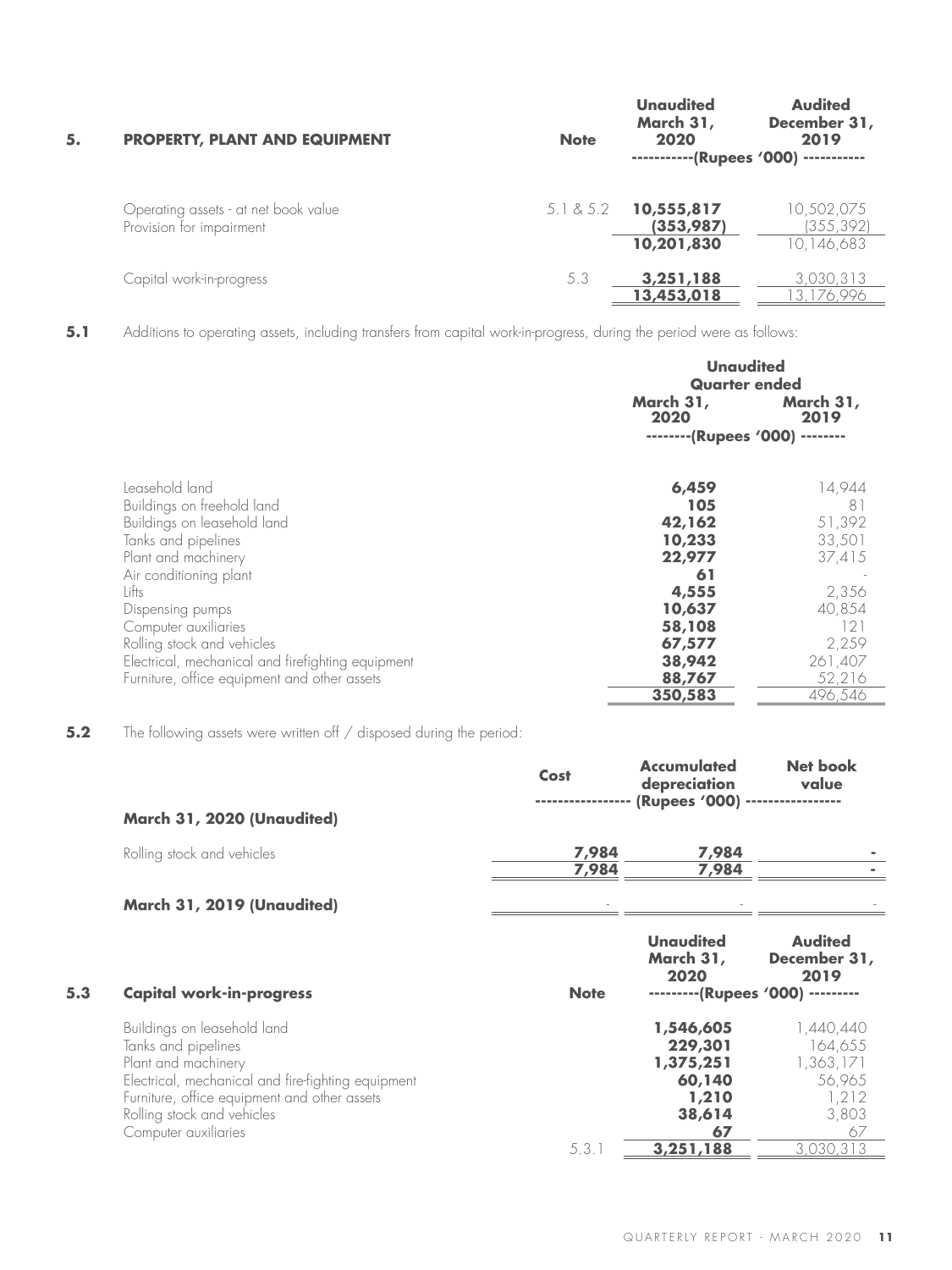**5.3.1** Additions to capital work-in-progress during the period amounted to Rs. 503,879 thousand (March 31, 2019: Rs. 513,018 thousand).

|    |                                            |             | Unaudited<br>March 31,<br>2020   | <b>Audited</b><br>December 31,<br>2019 |
|----|--------------------------------------------|-------------|----------------------------------|----------------------------------------|
| 6. | <b>RIGHT-OF-USE ASSETS</b>                 | <b>Note</b> | ---------(Rupees '000) --------- |                                        |
|    | Opening net book value<br><b>Additions</b> |             | 4,861,724<br>128,058             | 3,575,736<br>1,836,278                 |
|    | Depreciation charge for the period / year  |             | (168, 221)                       | (550, 290)                             |
|    | Closing net book value                     |             | 4,821,561                        | 4,861,724                              |

**6.1** The right-of-use assets comprise of lands and office premises acquired on lease by the Company for its operations.

## **7. INTANGIBLE ASSET**

Includes intangible assets at a cost of Rs.1,912,571 thousand incurred by the Company in respect of implementation and deployment of its Enterprise Resource Planning (ERP) system as part of its business process transformation and streamline project. The Company's ERP was fully amortized during the year ended 31 December 2015; however, it is still in active use.

### **8. LONG-TERM INVESTMENTS**

Includes investment of 26% in an unquoted associate "Pak-Arab Pipeline Company Limited (PAPCO)", which is carried under equity method of accounting as summarized below:

|                                                                                                       | <b>Unaudited</b><br>March 31,<br>2020<br>--(Rupees '000) | <b>Audited</b><br>December 31,<br>2019 |
|-------------------------------------------------------------------------------------------------------|----------------------------------------------------------|----------------------------------------|
| Balance at the beginning of the period / year<br>Impact of initial application of IFRS 9 - net of tax | 4,626,252<br>4,626,252                                   | 4,431,561<br>(142, 458)<br>4,289,103   |
| Share of profit before taxation<br>Share of taxation                                                  | 351,749<br>(103, 521)<br>248,228                         | 1,399,235<br>(448,429)<br>950,806      |
| Dividend received<br>Balance at the end of the period / year                                          | 4,874,480                                                | (613,657)<br>4,626,252                 |

## **9. LONG-TERM LOANS**

Includes amount due from loans to executive directors amounting to Rs. 4,221 thousand (December 31, 2019: Rs. 6,890 thousand).

| 10. | <b>STOCK-IN-TRADE</b>                                                     | <b>Note</b>  | <b>Unaudited</b><br>March 31,<br>2020                | <b>Audited</b><br>December 31,<br>2019<br>--------- (Rupees '000) --------- |
|-----|---------------------------------------------------------------------------|--------------|------------------------------------------------------|-----------------------------------------------------------------------------|
|     | Raw and packing materials<br>Provision for obsolete and slow-moving stock | 10.2         | 1,468,181<br>(35, 954)<br>1,432,227                  | 1,204,911<br>(30,910)<br>1.174.001                                          |
|     | Finished products<br>Provision for obsolete and slow-moving stock         | 10.1<br>10.2 | 15,439,909<br>(245, 698)<br>15,194,211<br>16,626,438 | 16,481,908<br>(242, 470)<br>16,239,438<br>7,413,439                         |

10.1 Includes items costing Rs. 15,105,275 thousand (December 31, 2019: Rs. Nil) which have been valued at their net realizable value of Rs. 13,767,991 thousand (December 31, 2019: Rs. Nil).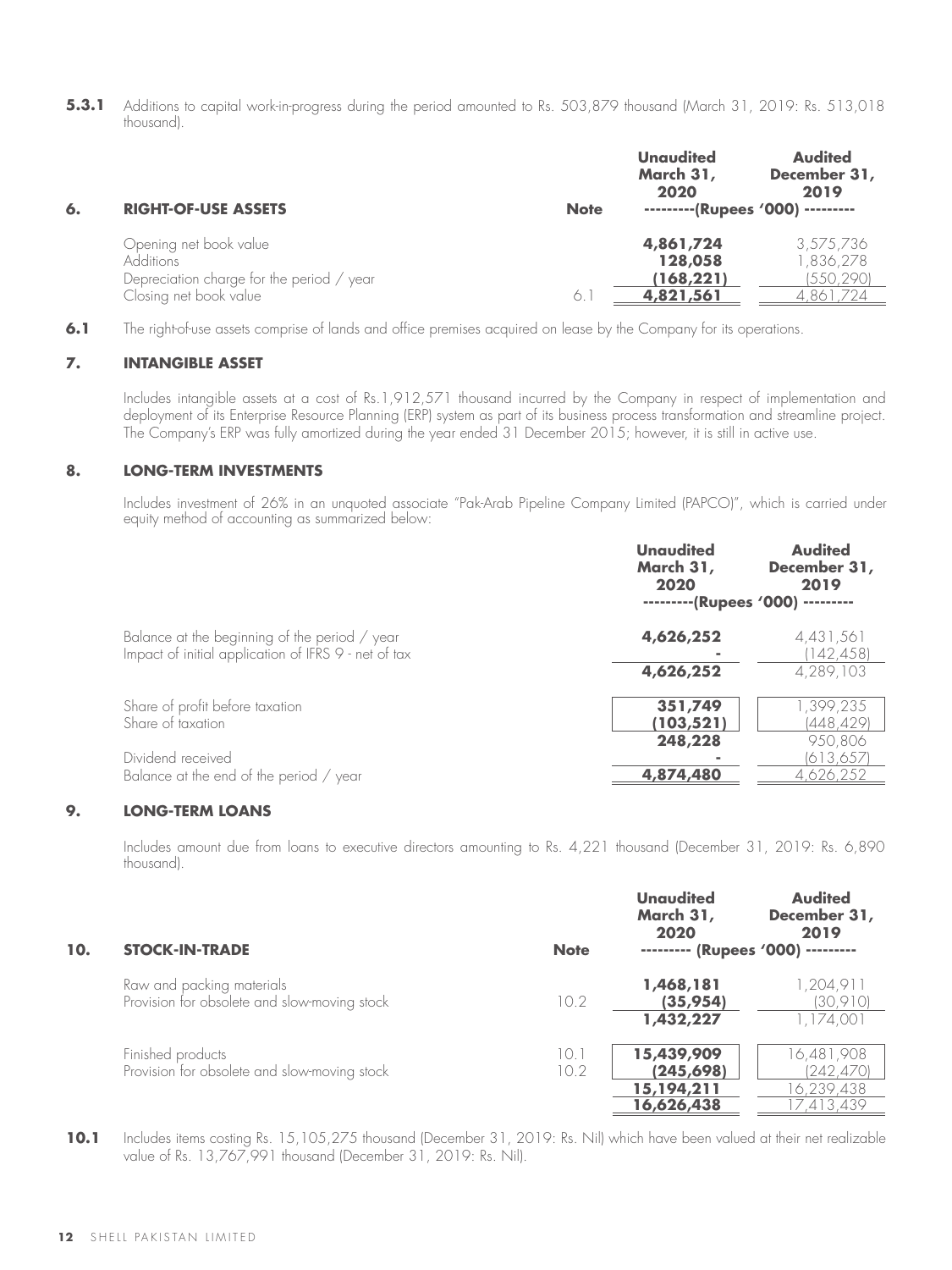|      |                                               | <b>Unaudited</b><br>March 31,<br>2020 | <b>Audited</b><br>December 31,<br>2019 |
|------|-----------------------------------------------|---------------------------------------|----------------------------------------|
| 10.2 | Provision for impairment is as follows:       | ---------(Rupees '000) ---------      |                                        |
|      | Balance at the beginning of the period / year | 273,380                               | 72,707                                 |
|      | Provision made during the period / year       | 69,084                                | 161,703                                |
|      | Reversals during the period / year            | (60, 812)                             | (61,030)                               |
|      |                                               | 8,272                                 | 100,673                                |
|      | Balance at end of the period / year           | 281,652                               | 273,380                                |

### **11. LOANS AND ADVANCES**

Includes amount due from loan to executive directors amounting to Rs. 10,673 thousand (December 31, 2019: Rs. 10,673 thousand).

|     |                                                                          |             | <b>Unaudited</b><br>March 31,<br>2020 | <b>Audited</b><br>December 31,<br>2019 |
|-----|--------------------------------------------------------------------------|-------------|---------------------------------------|----------------------------------------|
| 12. | <b>OTHER RECEIVABLES</b>                                                 | <b>Note</b> |                                       | ---------(Rupees '000) ---------       |
|     | Petroleum development levy and other duties<br>Price differential claims | 12.1        | 1,380,029                             | 1,380,029                              |
|     | - on imported purchases                                                  | 12.2        | 295,733                               | 295,733                                |
|     | - on high speed diesel (HSD)                                             | 12.3        | 343,584                               | 343,584                                |
|     | - on imported motor gasoline                                             | 12.4        | 1,961,211                             | 1,961,211                              |
|     | Customs duty receivable                                                  | 12.5        | 44,413                                | 44,413                                 |
|     | Sales tax refundable                                                     | 12.6        | 578,570                               |                                        |
|     | Inland freight equalisation mechanism                                    |             | 557,352                               | 447,295                                |
|     | Receivable from related parties                                          | 12.7        | 844,489                               | 924,666                                |
|     | Service cost receivable from PAPCO - an associated company               |             | 12,750                                | 11,346                                 |
|     | Workers' profits participation fund                                      |             | 15,185                                | 15,185                                 |
|     | Staff retirement benefit schemes                                         |             | 89,440                                |                                        |
|     | Receivable from Oil Marketing Companies                                  |             | 1,741,852                             | 1,944,059                              |
|     | Taxes recoverable                                                        | 12.8        | 1,020,214                             | 1,020,214                              |
|     | Margin held against letter of credit                                     |             | 32,279                                | 59,076                                 |
|     | Others                                                                   |             | 488,275                               | 468,253                                |
|     |                                                                          |             | 9,405,376                             | 8,915,064                              |
|     | Provision for impairment                                                 |             | (992,672)                             | (992, 672)                             |
|     |                                                                          |             | 8,412,704                             | 7,922,392                              |

- **12.1** Includes petroleum development levy amounting to Rs. 1,369,560 thousand (2019: Rs. 1,369,560 thousand) recoverable from the Government of Pakistan (GoP) on account of export sales from June 2007. In 2011, the Company approached the GoP and Federal Board of Revenue (FBR) for settlement thereof. The GoP sought certain information which was duly provided by the Company. The FBR through the Large Taxpayers Unit (LTU) completed the verification exercise for claims amounting to Rs. 938,866 thousand, refund cheques against which were received in 2014. During 2015, verification exercise of claims amounting to Rs. 182,004 thousand was completed by the authorities, however, the payment has not been released yet. Further, during 2016, FBR through Customs station Torkham completed verification exercise of claims amounting to Rs. 851,330 thousand. However, the same has not yet been sanctioned by the FBR as of the date of statement of financial position. Furthermore, the remaining claims are under verification and the Company is confident of recovery of the amount in full on completion of the verification exercise by the FBR.
- **12.2** Represents amount receivable from GoP on account of price differential on imports and the ex-refinery price on direct and retail sales during the period 1990-2001. The Company is actively following up the matter with GoP and is confident of recovering the amount in full.
- 12.3 Represents price differential claim from GoP on local / imported purchases of HSD which was based on rates notified by GoP to subsidise petroleum prices by restricting the increase in prices in order to reduce the burden of rising oil prices on the end consumers. The Company is actively following up the matter with GoP and is confident of recovering the amount in full.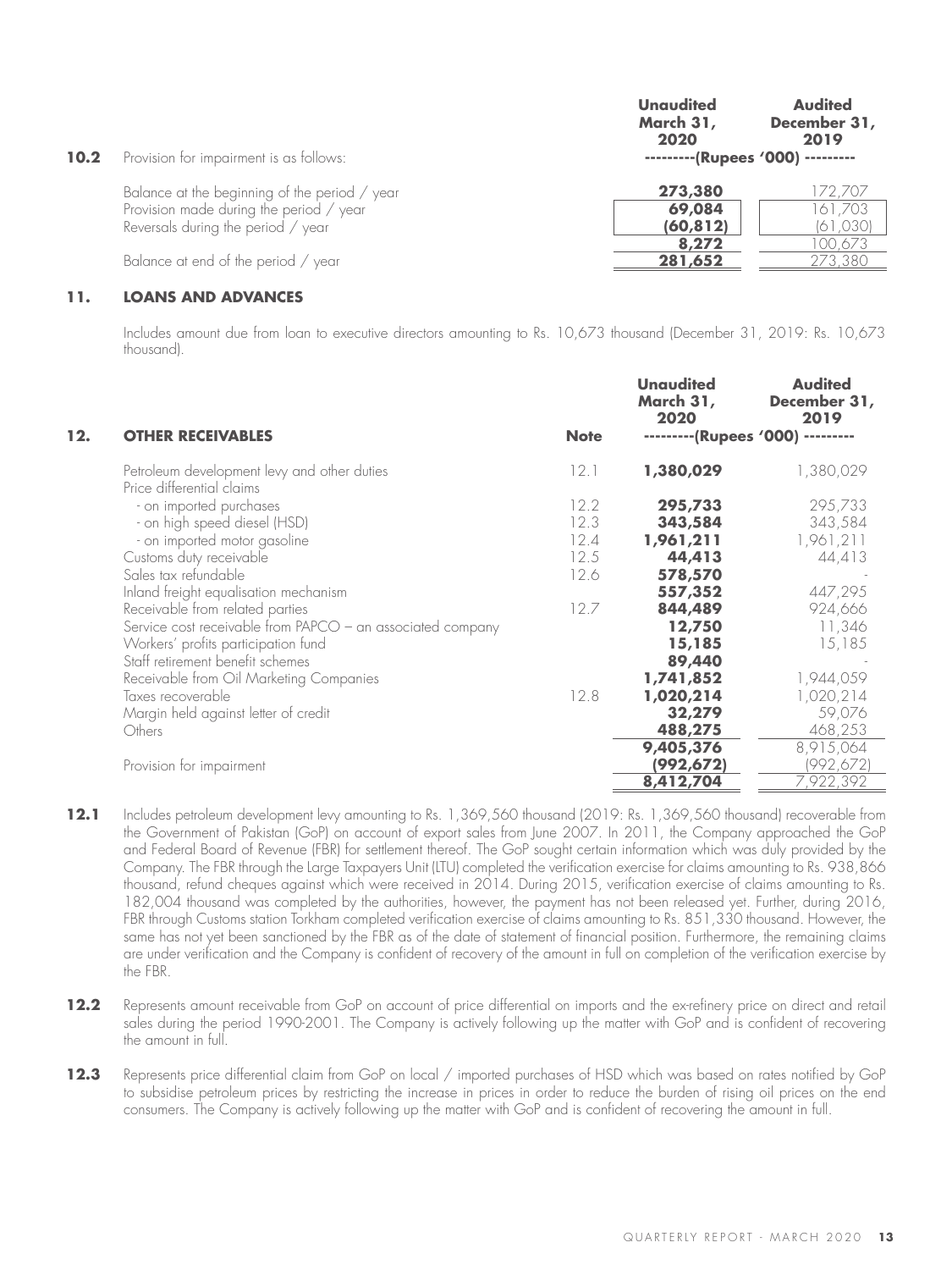**12.4** Represents the Company's share of price differential claims on account of import of motor gasoline by the Company, being the difference between the landed cost and ex-refinery prices announced by Oil and Gas Regulatory Authority (OGRA). In 2007, the Company as well as other Oil Marketing Companies (OMCs) were asked in a meeting chaired by the Director General Oil to import motor gasoline to meet the increasing local demand. Accordingly, OMCs approached the Ministry of Petroleum and Natural Resources (MoPNR) with a proposal for pricing mechanism whereby end consumer price of motor gasoline was proposed to be fixed at weighted average of ex-refinery (import parity) price and landed cost of imported product. Despite no response from the MoPNR, the Company along with another OMC continued to import motor gasoline on behalf of the industry being confident that price differential on motor gasoline, will be settled as per previous practice i.e. based on the differential between ex-refinery and import cost at the time of filing of cargo with Customs, as imports were being made on MoPNR instructions.

In 2009, the Company along with other OMCs approached MoPNR through letter dated July 23, 2009 requesting to expedite settlement of these claims. On October 02, 2009, MoPNR requested that an audited claim be submitted to allow further consideration and resolution of the matter. Accordingly, the Company submitted audit reports for claims till May 31, 2011 amounting to Rs. 2,411,661 thousand. Subsequently, the Company received an amount of Rs. 454,000 thousand from GoP on account of these claims. The remaining claims amounting to Rs. 1,957,661 thousand are still outstanding as on the statement of financial position date.

The Company along with other OMCs and Oil Companies Advisory Council (OCAC) continues to follow up this matter with MoPNR and is confident of recovering the amounts in full.

- 12.5 This includes receivable in respect of increase in rate of customs duty effective June 25, 2016, imposed by the MoF through Finance Act, 2016 dated June 24, 2016, on import of crude oil, high speed diesel and motor gasoline. Under the product pricing formula, the OMCs are required to recover similar cost elements and duties from customers on sale of petroleum products through prices notified on monthly basis. However, impact of increase in rate of customs duty was not incorporated in the price notification issued by OGRA for July 2016 which resulted in a receivable balance on customs duty to be recovered from the GoP. The Company has taken up this matter with OCAC to demand recovery of the aforesaid balance from the GoP and expects to receive the amount in due course.
- **12.6** Includes sales tax refundable on account of export sales pertaining to period October 2005 to September 2006 and January 2008 to August 2011 amounting to Rs. 663,045 thousand and Rs. 642,996 thousand respectively. In 2017, the tax authorities completed verification of refunds amounting to Rs. 440,378 thousand which have been received. For the remaining refund claims, the Company is actively pursuing for their recovery.
- **12.7** Includes net receivable on account of recoveries from customers by Shell Aviation Limited on behalf of the Company.
- 12.8 In 2013, the Deputy Commissioner Inland Revenue (DCIR) in compliance with the directions of Appellate Tribunal Inland Revenue (ATIR), completed denovo proceedings in respect of tax year 2006 and raised a demand of Rs. 425,514 thousand. The demand primarily relates to disallowance of a pricing component paid to Shell International Trading Middle East (SITME) on imports of high-speed diesel while treating the same as payment to non-resident on which the Company failed to deduct tax under section 152 of the Income Tax Ordinance, 2001. The Company in response to the aforementioned order deposited an amount of Rs. 301,167 thousand while an amount of Rs.111,785 thousand was adjusted against sales tax refund. In addition, a rectification application was also filed for correction of certain mistakes apparent in the order which has been accepted and given effect. The Company also filed an appeal against the aforementioned order before CIR (Appeals) which in its order dated February 02, 2015 has upheld the order passed by the DCIR. The Company has filed an appeal there against before the ATIR which is pending for hearing. The Company, based on the advice of its tax consultant expects a favorable outcome of appellate levels and considers the possibility of any liability arising under the aforementioned order to be remote.

| 13. | <b>LONG-TERM BORROWING</b>                                | <b>Note</b> | <b>Unaudited</b><br>March 31,<br>2020 | <b>Audited</b><br>December 31,<br>2019<br>-----------(Rupees '000) ----------- |
|-----|-----------------------------------------------------------|-------------|---------------------------------------|--------------------------------------------------------------------------------|
|     | Long-term loan<br>Less: Current portion of long-term loan | 131         | 600,000                               |                                                                                |
|     |                                                           |             | 600,000                               |                                                                                |

**13.1** Represents long-term loan obtained during the period against a total facility of Rs. 4,000,000 thousand (2019: Nil) from a commercial bank at an interest rate of 3 months KIBOR + 0.05% repayable over a period of 5 years. The loan is secured by hypothecation of the company's present and future current assets.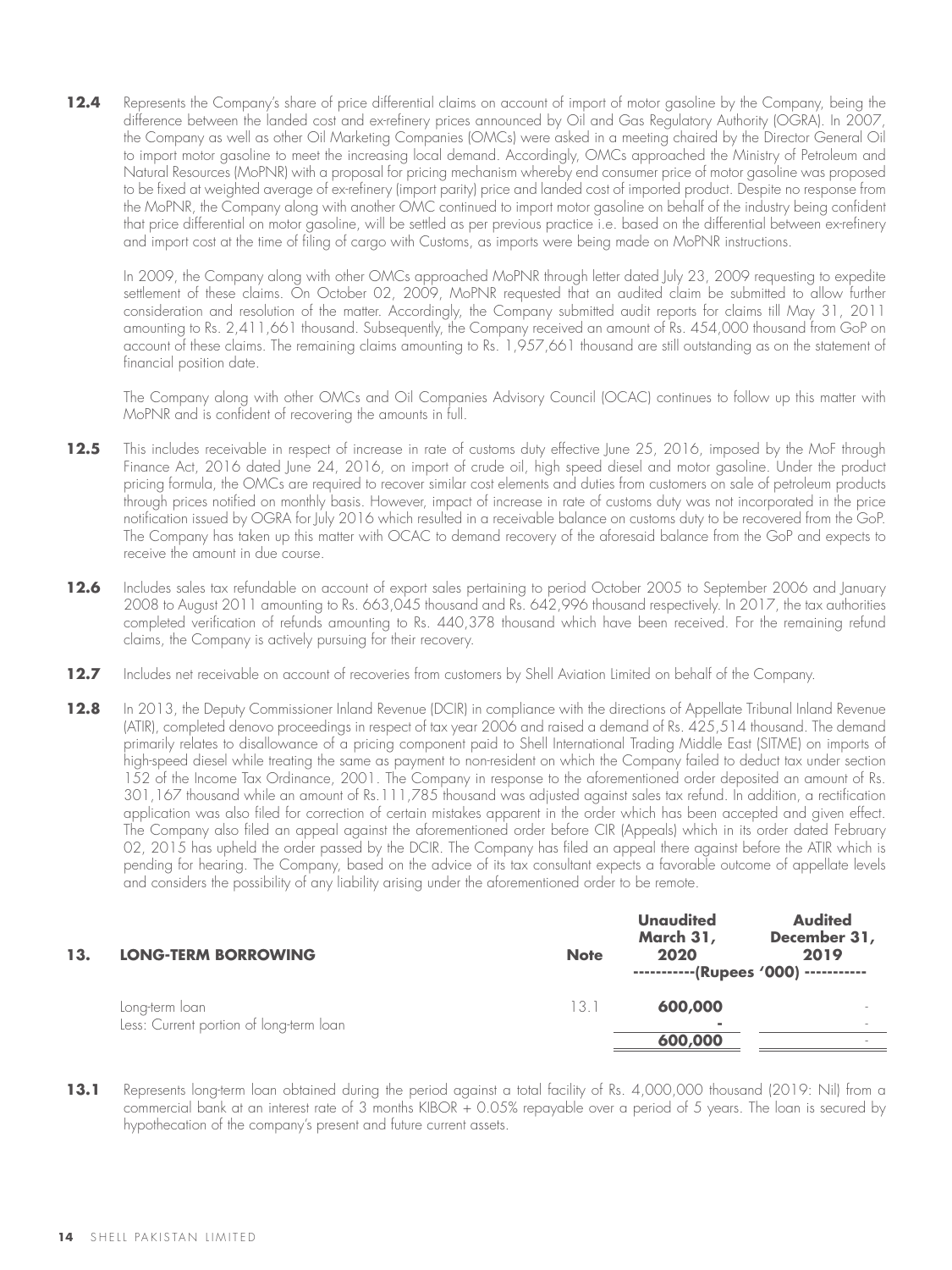| <b>TRADE AND OTHER PAYABLES</b><br>14.                  | <b>Note</b> | <b>Unaudited</b><br>March 31,<br>2020 | <b>Audited</b><br>December 31,<br>2019<br>--(Rupees '000) ----------- |
|---------------------------------------------------------|-------------|---------------------------------------|-----------------------------------------------------------------------|
| Creditors                                               | 14.1        | 28,258,198                            | 26.281.704                                                            |
| Accrued liabilities                                     | 14.2        | 8,697,275                             | 10,281,935                                                            |
| Security deposits                                       |             | 381,045                               | 396.442                                                               |
| Advances received from customers (contract liabilities) |             | 588,088                               | 543,942                                                               |
| Provision for staff retirement benefit schemes          |             |                                       | 20.878                                                                |
| Workers' Welfare Fund                                   |             | 335,361                               | 335.361                                                               |
| Provision for staff redundancy plan                     |             | 28,392                                | 19.972                                                                |
| Sales tax payable                                       | 12.6        |                                       | 319,330                                                               |
| Other liabilities                                       |             | 70,763                                | 202,085                                                               |
|                                                         |             | 38,359,122                            | 38,401,649                                                            |

- **14.1** Includes amounts due to associated companies aggregating to Rs. 24,030,569 thousand (December 31, 2019: Rs. 19,550,664 thousand).
- **14.2** Includes Rs. 1,614,576 thousand (December 31, 2019: Rs. 2,684,345 thousand) accrued in respect of associated companies.

## **15. CONTINGENCIES AND COMMITMENTS**

### **15.1 Contingencies**

There is no material change in the status of contingencies from what is disclosed in note 22.1 to the annual audited financial statements for the year ended December 31, 2019 except for the contingencies disclosed in notes 22.1.1 and 22.1.3.4 of that financial statements which have been updated as follows:

### **15.1.1 Infrastructure fee**

In January 2020, the Company received demand notices issued by the relevant authority for levy or collection of cess on imported petroleum products under the SDMI Act. The Company along with others challenged the levy of cess in Constitutional Petitions before the High Court on the basis, inter alia, that the SDMI Act is inapplicable to petroleum products whose prices are fixed under the Federal laws and, alternatively, no cess can lawfully be levied or collected under the SDMI Act on the import or export of petroleum products regulated by the Federal laws. The High Court has passed an interim order directing that the respondents may not take adverse action against the Company pursuant to impugned demand/penalty notice and may not create hindrance in the lawful import/export of petroleum products of the Company.

Subsequent to the stay granted by the Court, the Company has reviewed its position and without acknowledging it as a debt, estimates the accumulated levy up to March 31, 2020 at Rs. 147,493 thousand (December 31, 2019: Rs. 141,493 thousand). However, the eventual obligation on account of the aggregate fee, if any, cannot be ascertained presently because of uncertainty in relation to the extent of its application to the Company.

### **15.1.2 Taxation**

During the period, the tax officer has issued show cause notice to the company for verification of data in line with directions of Commissioner Appeals.

## **15.2 Commitments**

- **15.2.1** Capital expenditure contracted for but not incurred as at March 31, 2020 amounted to approximately Rs. 1,673,081 thousand (December 31, 2019: Rs. 2,750,744 thousand).
- **15.2.2** Post-dated cheques have been deposited with the Collector of Customs Karachi and Karachi Port Trust in accordance with the Customs' Act, 1969 as an indemnity to adequately discharge the liability for the duties and taxes leviable on imports, as required under the Finance Act, 2005. As at March 31, 2020, the value of these cheques amounted to Rs. 16,967,230 thousand (December 31, 2019: Rs. 14,203,008 thousand). The maturity dates of these cheques extend to October 01, 2020.
- **15.2.3** Letters of credit and bank guarantees outstanding as at March 31, 2020 amount to Rs. 10,708,605 thousand (December 31, 2019: Rs. 11,448,257 thousand).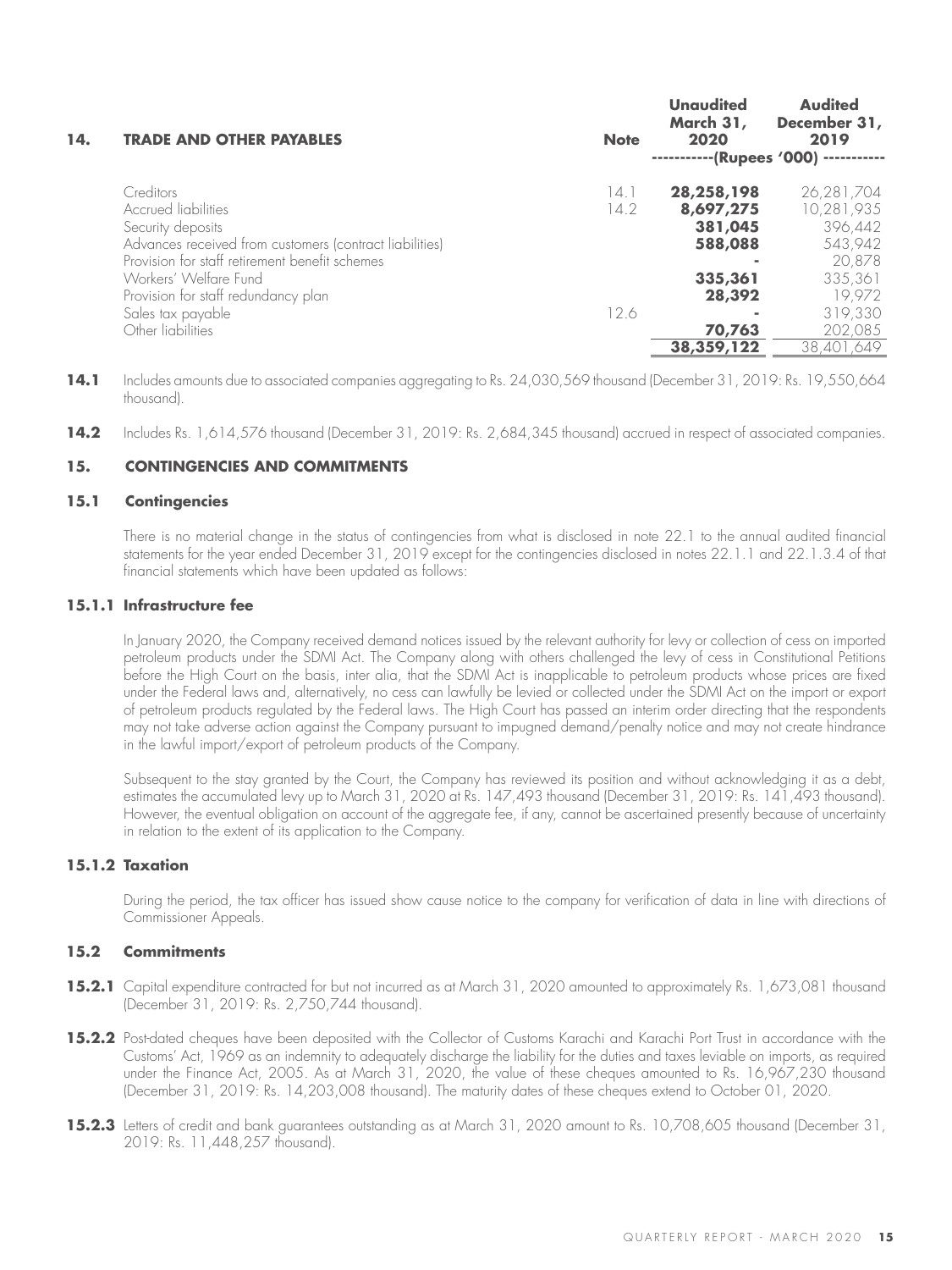## **16. OTHER EXPENSES**

Includes exchange loss amounting to Rs. 1,619,346 thousand (March 31, 2019: Rs. 327,637 thousand).

## **17. FINANCE COSTS**

Includes mark-up on short term borrowings amounting to Rs. 288,192 thousand (March 31, 2019: Rs. 240,177 thousand) and interest on lease liabilities amounting to Rs. 107,183 thousand (March 31, 2019: Rs. 43,020 thousand).

| Current<br>- for the period<br>159,650<br>264,500<br>- for prior year<br>159,650<br>264,500<br>Deferred<br>98,016<br>(27, 785)<br>257,666<br>236,715<br>19.<br><b>CASH GENERATED FROM OPERATIONS</b><br>(Loss) / Profit before taxation<br>(4,095,747)<br>514,560<br>Adjustment for non-cash charges and other items:<br>297,628<br>256,007<br>Depreciation on operating assets & Amortization charge<br>168,221<br>85,226<br>Depreciation on right-of-use assets<br>Accretion expense in respect of asset retirement obligation<br>2,056<br>1,956<br>(Reversal) / Provision for impairment of stock-in-trade - net<br>8,272<br>(8, 832)<br>Provision / (Reversal) for impairment of trade debts<br>44,514<br>(78, 511)<br>Reversal of provision for impairment of operating assets<br>(1,405)<br>(1,741)<br>Share of profit of associate $-$ net of tax<br>(248, 228)<br>(215, 496)<br>Interest on short-term deposits<br>(8,651)<br>(6, 246)<br>Mark-up on short term borrowings<br>288,192<br>240, 177<br>107,183<br>Interest on lease liability<br>43,020<br>19.1<br>968,134<br>1,599,621<br>Working capital changes<br>(2,467,426)<br>2,427,336<br>19.1<br><b>Working capital changes</b><br>(Increase) / decrease in current assets<br>Stock-in-trade<br>(6, 100, 576)<br>778,729<br>Trade debts<br>747,946<br>(543, 048)<br>Loans and advances<br>28,395<br>2,222<br>(25, 270)<br>(54,097)<br>Short-term prepayments<br>Other receivables<br>1,884,102<br>(490, 312)<br>1,010,661<br>(4,782,570)<br><b>Increase in current liabilities</b><br>(42, 527)<br>6,382,191<br>Trade and other payables<br>,599,621<br>968,134 | 18. | <b>TAXATION</b> | <b>Note</b> | <b>Unaudited</b><br>March 31,<br>2020 | <b>Unaudited</b><br><b>March 31,</b><br>2019 |  |
|--------------------------------------------------------------------------------------------------------------------------------------------------------------------------------------------------------------------------------------------------------------------------------------------------------------------------------------------------------------------------------------------------------------------------------------------------------------------------------------------------------------------------------------------------------------------------------------------------------------------------------------------------------------------------------------------------------------------------------------------------------------------------------------------------------------------------------------------------------------------------------------------------------------------------------------------------------------------------------------------------------------------------------------------------------------------------------------------------------------------------------------------------------------------------------------------------------------------------------------------------------------------------------------------------------------------------------------------------------------------------------------------------------------------------------------------------------------------------------------------------------------------------------------------------------------------------------------------------------------------------------|-----|-----------------|-------------|---------------------------------------|----------------------------------------------|--|
|                                                                                                                                                                                                                                                                                                                                                                                                                                                                                                                                                                                                                                                                                                                                                                                                                                                                                                                                                                                                                                                                                                                                                                                                                                                                                                                                                                                                                                                                                                                                                                                                                                |     |                 |             | -----------(Rupees '000) -----------  |                                              |  |
|                                                                                                                                                                                                                                                                                                                                                                                                                                                                                                                                                                                                                                                                                                                                                                                                                                                                                                                                                                                                                                                                                                                                                                                                                                                                                                                                                                                                                                                                                                                                                                                                                                |     |                 |             |                                       |                                              |  |
|                                                                                                                                                                                                                                                                                                                                                                                                                                                                                                                                                                                                                                                                                                                                                                                                                                                                                                                                                                                                                                                                                                                                                                                                                                                                                                                                                                                                                                                                                                                                                                                                                                |     |                 |             |                                       |                                              |  |
|                                                                                                                                                                                                                                                                                                                                                                                                                                                                                                                                                                                                                                                                                                                                                                                                                                                                                                                                                                                                                                                                                                                                                                                                                                                                                                                                                                                                                                                                                                                                                                                                                                |     |                 |             |                                       |                                              |  |
|                                                                                                                                                                                                                                                                                                                                                                                                                                                                                                                                                                                                                                                                                                                                                                                                                                                                                                                                                                                                                                                                                                                                                                                                                                                                                                                                                                                                                                                                                                                                                                                                                                |     |                 |             |                                       |                                              |  |
|                                                                                                                                                                                                                                                                                                                                                                                                                                                                                                                                                                                                                                                                                                                                                                                                                                                                                                                                                                                                                                                                                                                                                                                                                                                                                                                                                                                                                                                                                                                                                                                                                                |     |                 |             |                                       |                                              |  |
|                                                                                                                                                                                                                                                                                                                                                                                                                                                                                                                                                                                                                                                                                                                                                                                                                                                                                                                                                                                                                                                                                                                                                                                                                                                                                                                                                                                                                                                                                                                                                                                                                                |     |                 |             |                                       |                                              |  |
|                                                                                                                                                                                                                                                                                                                                                                                                                                                                                                                                                                                                                                                                                                                                                                                                                                                                                                                                                                                                                                                                                                                                                                                                                                                                                                                                                                                                                                                                                                                                                                                                                                |     |                 |             |                                       |                                              |  |
|                                                                                                                                                                                                                                                                                                                                                                                                                                                                                                                                                                                                                                                                                                                                                                                                                                                                                                                                                                                                                                                                                                                                                                                                                                                                                                                                                                                                                                                                                                                                                                                                                                |     |                 |             |                                       |                                              |  |
|                                                                                                                                                                                                                                                                                                                                                                                                                                                                                                                                                                                                                                                                                                                                                                                                                                                                                                                                                                                                                                                                                                                                                                                                                                                                                                                                                                                                                                                                                                                                                                                                                                |     |                 |             |                                       |                                              |  |
|                                                                                                                                                                                                                                                                                                                                                                                                                                                                                                                                                                                                                                                                                                                                                                                                                                                                                                                                                                                                                                                                                                                                                                                                                                                                                                                                                                                                                                                                                                                                                                                                                                |     |                 |             |                                       |                                              |  |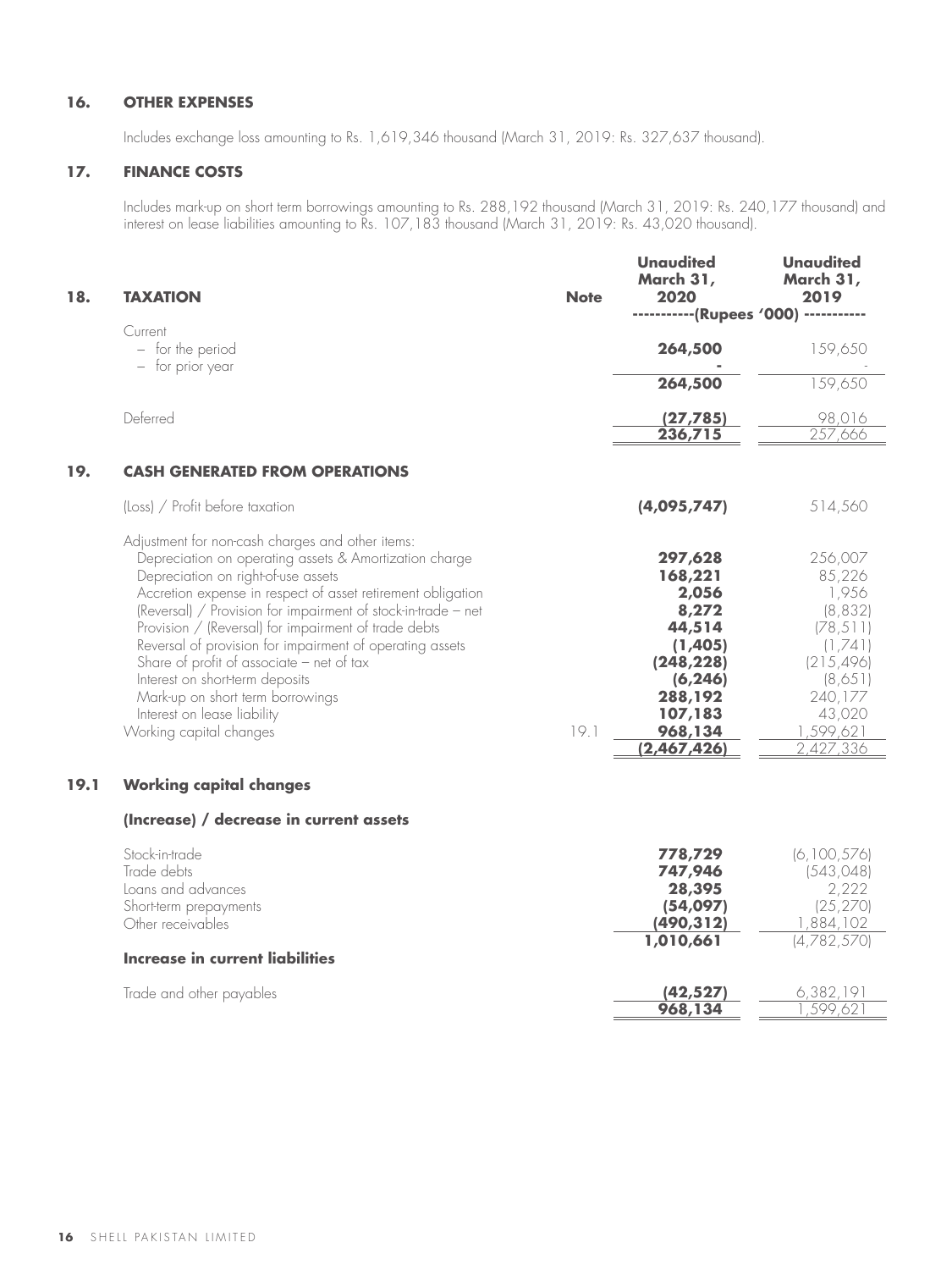## **20. RELATED PARTY TRANSACTIONS**

The related parties of the Company comprise of ultimate and immediate parent and its subsidiaries, associates and other companies with common directorship with significant influence on other companies, its associates, employees' retirement funds, directors and key management personnel. Transactions with related parties other than those disclosed elsewhere in the financial statements are as follows:

|                                                    |                                                                                                                                                                             |             | <b>Unaudited</b><br><b>Quarter ended</b>         |                         |  |
|----------------------------------------------------|-----------------------------------------------------------------------------------------------------------------------------------------------------------------------------|-------------|--------------------------------------------------|-------------------------|--|
| <b>Nature of relationship</b>                      | <b>Nature of transactions</b>                                                                                                                                               | <b>Note</b> | March 31,<br>2020<br>------ (Rupees '000) ------ | March 31,<br>2019       |  |
| <b>Associate</b><br>Pak-Arab Pipeline              |                                                                                                                                                                             |             |                                                  |                         |  |
| Company Limited                                    | Pipeline charges<br>Others                                                                                                                                                  |             | 68,721<br>6,452                                  | 44,846<br>6,415         |  |
| <b>Employees' retirement</b><br>funds              |                                                                                                                                                                             |             |                                                  |                         |  |
| Pension funds<br>Gratuity funds<br>Provident funds | Contribution<br>Contribution<br>Contribution                                                                                                                                |             | 47,492<br>87,290<br>20,056                       | 36,978<br>579<br>20,022 |  |
| <b>Key management</b><br><b>Personnel</b>          | Salaries and other short term<br>employee benefits<br>Post-employment benefits                                                                                              | 20.1        | 23,541<br>2,099                                  | 29,042<br>1,857         |  |
| <b>Directors</b>                                   | Fee for attending meetings                                                                                                                                                  |             | 1,073                                            | 1,073                   |  |
| <b>Other related parties</b>                       | Purchases<br>Sales<br>Collection for sales made in<br>Pakistan to customers of the parent                                                                                   |             | 27,227,655<br>78,418                             | 26,753,795<br>16,157    |  |
|                                                    | and its associates<br>Technical service fee Charged<br>Trademarks and manifestations                                                                                        | 202         | 446,424<br>604,115                               | 593,691<br>589,052      |  |
|                                                    | license fee charged<br>Computer expenses charged<br>(Global Infrastructure Desktop charges)<br>Expenses recovered from related parties<br>Other expenses charged by related |             | 165,144                                          | 109,908                 |  |
|                                                    |                                                                                                                                                                             | 20.3        | 5,993<br>37,298                                  | 121,688<br>139,060      |  |
|                                                    | parties<br>Donations<br>Legal charges                                                                                                                                       | 20.4        | 143,752<br>600<br>19                             | 118,143                 |  |
|                                                    | Commission income - net                                                                                                                                                     |             | 1,966                                            | 1,408                   |  |

- **20.1** Key management personnel are those persons having authority and responsibility for planning, directing and controlling the activities of the Company directly or indirectly. The Company considers its Chief Executive, Company Secretary, Executive Directors and Chief Financial Officer to be key management personnel.
- **20.2** Technical services include advice and assistance to the Company in its operations. The fee for these services has been determined on the basis of an agreement between the Company and a related Shell Group company based on an agreed methodology.
- **20.3** Global Infrastructure Desktop charges are based on the agreement entered into by the Company with Shell Group Company.
- **20.4** These includes services obtained from Shell Shared Business Service Centre companies under agreements entered into with them by the Company.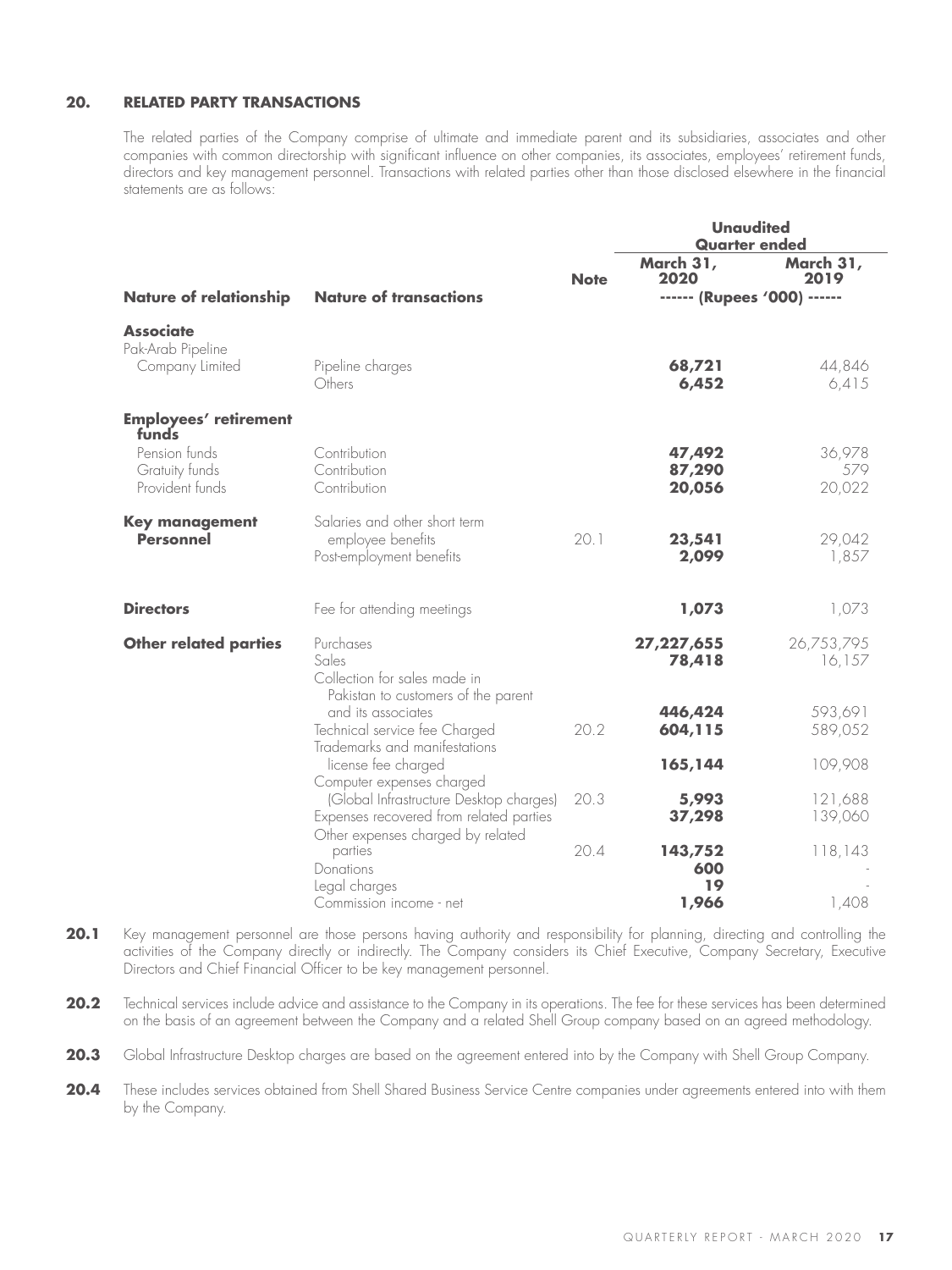## **21. FINANCIAL RISK MANAGEMENT, OBJECTIVES AND POLICIES**

The Company's activities expose it to a variety of financial risks. These condensed interim financial statements do not include all financial risk management information and disclosures which are required in the annual audited financial statements and should be read in conjunction with the annual audited financial statements of the Company as at December 31, 2019. There has been no change in any risk management policies since the year end.

## **22. FAIR VALUES OF ASSETS AND LIABILITIES**

The carrying values of all financial assets and liabilities are estimated to approximate their fair values. There were no transfers amongst levels during the period.

## **23. OPERATING SEGMENTS**

These condensed interim financial statements have been prepared on the basis of a single reportable segment.

All the sales of the Company relate to petroleum products including lubricating oils.

Total sales of the Company relating to customers in Pakistan were 100% during the period ended March 31, 2020 (March 31, 2019: 100%).

All non-current assets of the Company as at March 31, 2020 and 2019 are located in Pakistan.

Sales to twenty major customers of the Company are around 14% during the quarter ended March 31, 2020 (March 31, 2019: 13%).

## **24. GENERAL**

- **24.1** Figures have been rounded off to the nearest thousand, unless otherwise stated.
- **24.2** Corresponding figures have been rearranged and reclassified, wherever necessary, for the purpose of comparison.

## **25. DATE OF AUTHORIZATION**

These condensed interim financial statements were authorized for issue on May 20, 2020 by the Board of Directors of the Company.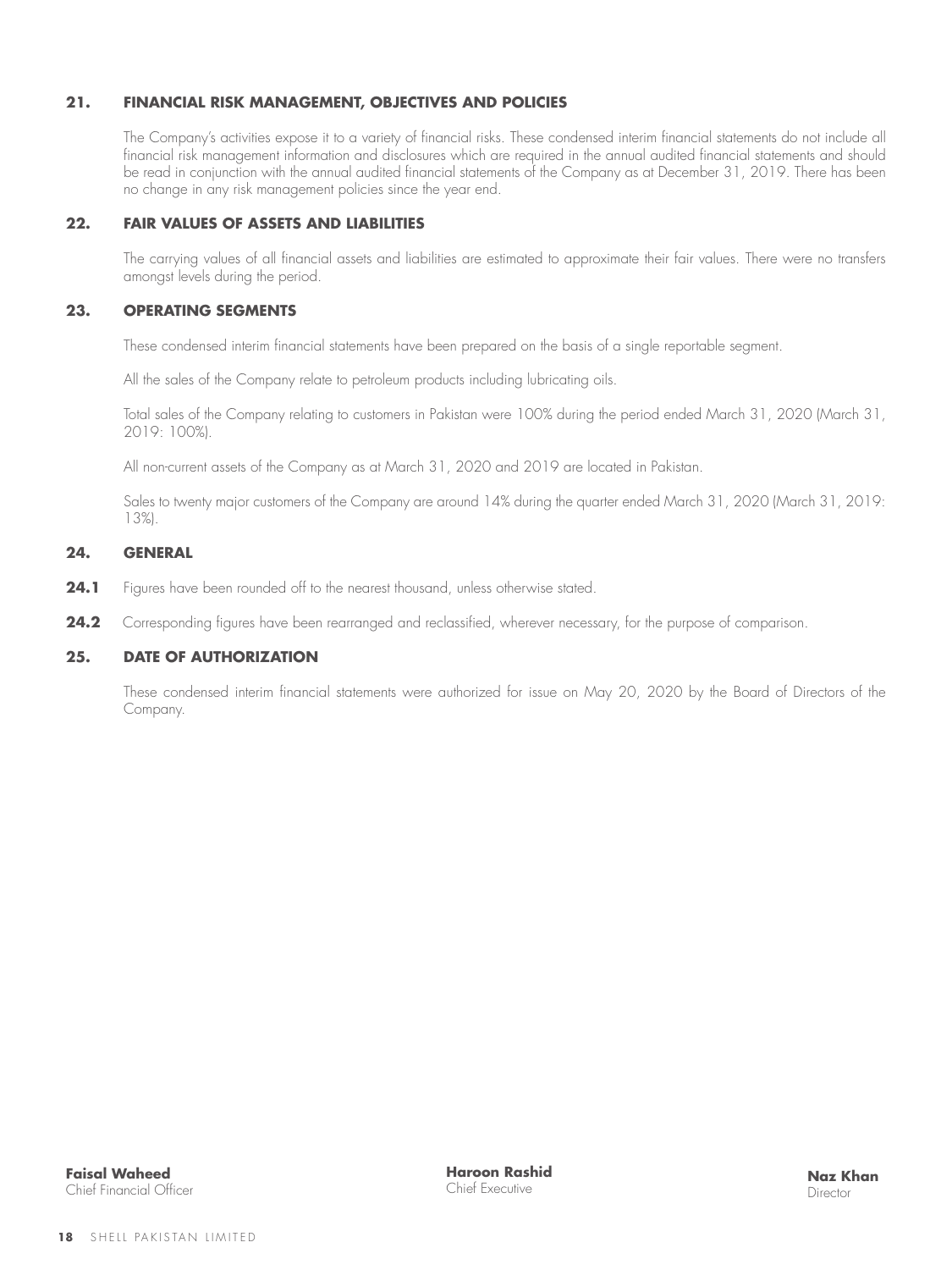## Trade in shares of the Company by Directors / Executives **Quarter ended March 31, 2020**

| <b>Name</b>  | <b>Category</b> | Date of<br><b>Transaction</b> | Number of<br><b>Shares</b> | <b>Price per</b><br><b>Shares (Rs.)</b> | <b>Nature of</b><br><b>Transaction</b> |
|--------------|-----------------|-------------------------------|----------------------------|-----------------------------------------|----------------------------------------|
| Usman Khalid | Executive       | March 09, 2020                | 500                        | Rs. 156/-                               | Bought                                 |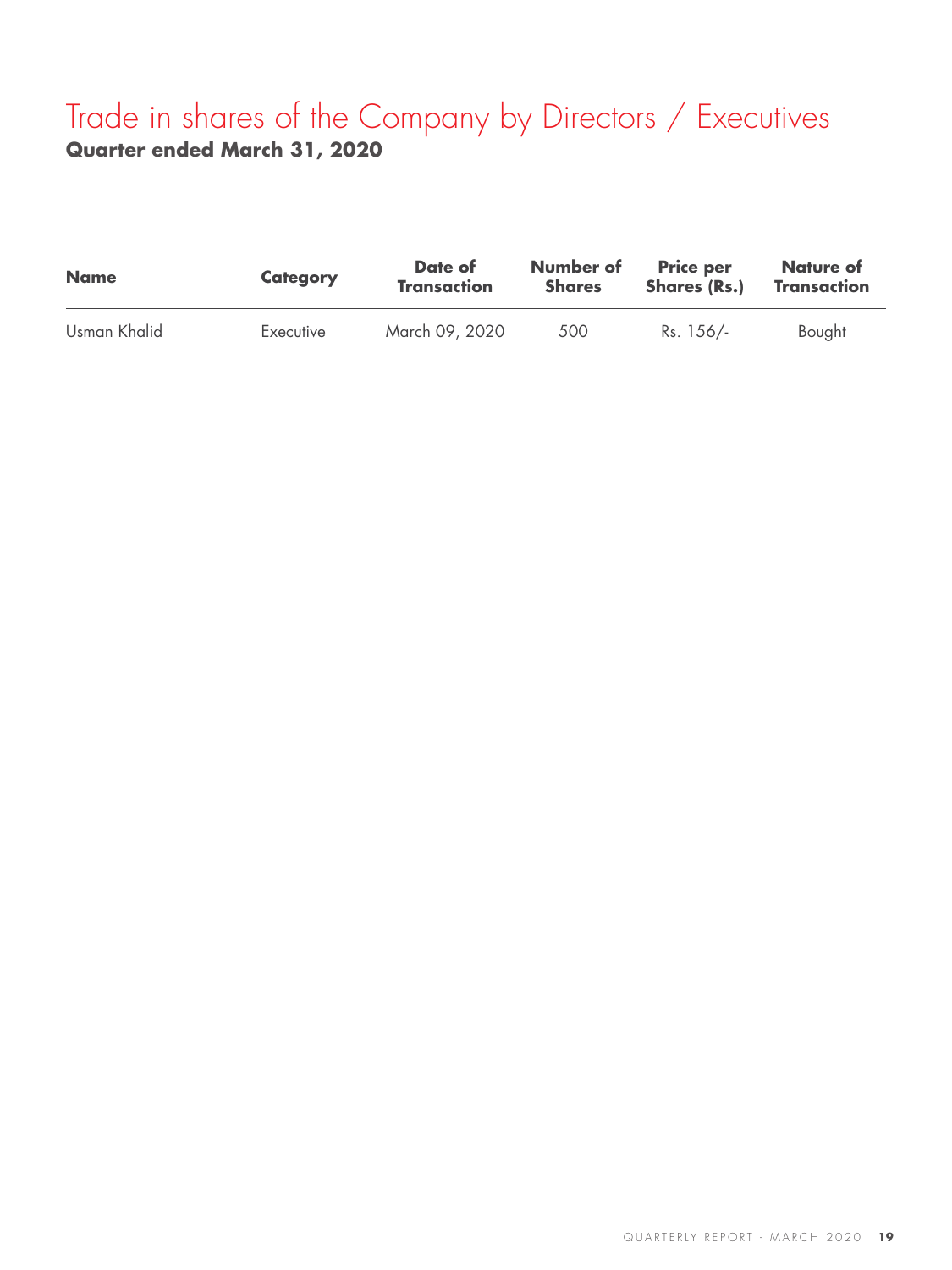**This page is blank intentionally**